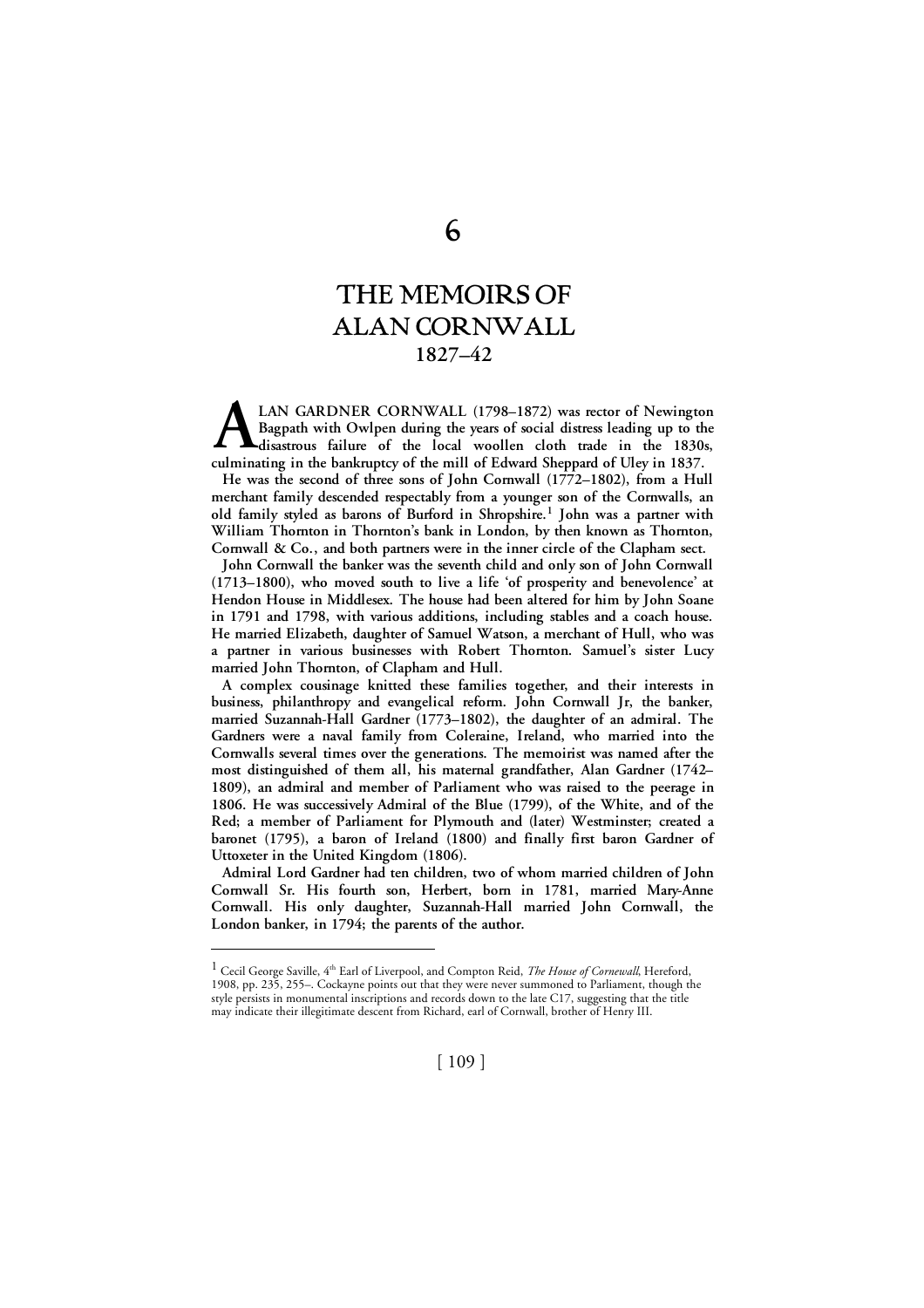**That it was a happy marriage is shown by a letter of John Cornwall to his wife written in 1802:** 

**I have not a thing to wish for, a charming wife whom I love from my heart, a fine family full of health and strength, money enough to accomplish every wish in reason, and friends to use, I hope, if ever misfortune should befall me... A happier and more thankful man does not exist on God's earth.**

**Two and a half months later this life of harmony was shattered when John Cornwall died suddenly at Hendon, from an injury to his head on the staircase while coming down to dinner. He was buried in the family vault at Hendon, at just thirty years of age. The family history relates:**

His young widow cared no longer for her once happy home, and quickly selling it, took her six little children to London, where she is remembered as a grande dame in Grosvenor place. She died more than fifty years later, and was buried in the vault at Hendon, having remained a widow for her children's sake.

**In spite of the set-back, the three sons of the marriage had successful careers. The eldest son John joined the Navy, retiring as a Rear-Admiral in 1870, a few months before his death. The youngest son, William Henry, born in 1799, was a Major-General in the Coldstream Guards, serving in the Regiment with Tom Kingscote; he became an equerry in the household of Queen Adelaide, and Marshal to Queen Victoria,** 

**Alan Gardner Cornwall, the middle son, joined the Church. He describes his early life in the circle of his father's friends of the Clapham sect in south London, where a group of earnest Anglican reformers, mostly recruited from the prominent merchant elite like the Thorntons, were known for their evident worthiness as 'the Saints'.** 

**The sect included distinguished churchmen centred around John Venn (1793– 1813), rector of the Holy Trinity Church, Clapham, who supported the emerging evangelical revivial of the Church of England and was the son of Henry, the founder of the group. The elder generation included progressive merchants, bankers and philanthropists, like Zachary Macaulay, two Thorntons (Henry and Samuel), and William Wilberforce, also from a merchant family in Hull, and Granville Sharp. The latter were two of the leading campaigners against the slave trade and the driving force behind the Slave Trade Act of 1807.**

**Sharp may be one of the links through which Cornwall was brought to this corner of Gloucesterhire, though the memoir is silent concerning him and his family. Sharp was a noted scholar and administrator, whose daughter Mary married as his first wife Thomas John Lloyd Baker (1777–1841) of Stout's Hill, Uley, which had been bought by his father** *c.* **1785, and later of Hardwicke Court, Gloucester, which he bought from the Trye family in 1816 and rebuilt to the designs of Sir Robert Smirke. Sharp is shown in a conversation piece by Zoffany, 'The Sharp Family', for many years on loan to the National Portrait Gallery.**

[ 110 ]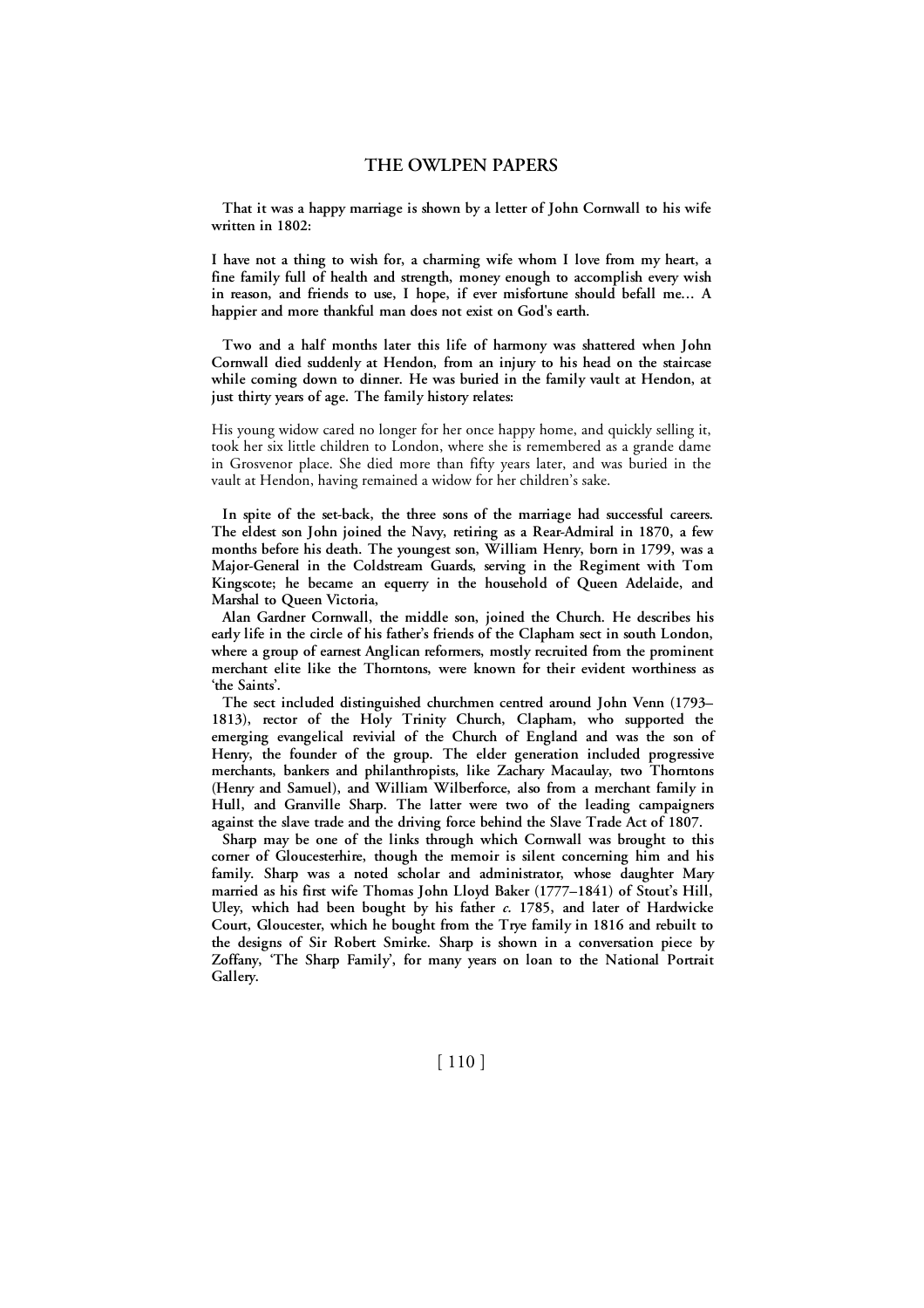**After education in Leicestershire under a private tutor, The Rev. John Kempthorne, Cornwall went up to Trinity College, Cambridge, where the first of his family recorded, William Cornwall, had graduated in 1639. Cornwall's account describes the influence of the 'very good set' he joined, and his growing involvement with the various Christian missionary and tract societies which then flourished. He drops the names of his circle of well-connected Evangelical undergraduates, including the historian Thomas Babington Macauley, also son of an influentical member of the Clapham sect. This led on to his ordination as a minister in 1822 by Pretyman Tomline, bishop of Winchester, the influential tutor of William Pitt the Younger.** 

**He spent six years as curate of Elvetham, near Southampton, before being presented to the living of Newington Bagpath-with-Owlpen, 'a kind of call to a missionary situation', where he arrived on 27 September 1827. According to Samuel Lewis, he paid for the rebuilding of Owlpen Church, completed to the designs of Samuel Manning in 1828–30. Presumably, the Stoughtons were absent at this time, with no suitable house on the estate available for their occupation.**

**His account of his rural ministry describes—sometimes with a hint of the obsequious fawning of a Mr Collins—his developing friendship with the Kingscote family of Kingscote. They had been settled as landowners since Norman times on the adjoining estate to Owlpen and had occasionally intermarried with the Daunts of Owlpen. Alan Cornwall was to marry the daughter of the house, Caroline Kingscote, within a year of settling in Gloucestershire, in 1828.**

**The local historian, John Smyth, writes touchingly of the squire Kingscote of Kingscote of the early seventeenth century:**

It may be said of this family that … the present Mr Kingscote, and his lineall ancestors have continued in this little manor now about 500 years, never attainted or dwellinge out of it elsewhere, nor hath the tide of his Estate higher or lower flowed or ebbed in better or worse condition; but like a fixed starre in his firmament, to have remained without motion in this his little orbe without any remarkable change. 2

**Parson Cornwall lived like his wife's Kingscote family without motion or remarkable change. He acquired the small estate at Ashcroft in Newington Bagpath, where he settled with his family and lived for 44 years of married life. Alan and Caroline, referred to as 'Carry', had fourteen children. Three of them died young. Two sons, Clement Francis and Henry Pennant, went on to establish a ranch named Ashcroft and small township in the arid highlands of British Columbia, where they lived as English squires, breeding Beaufort hounds to hunt coyotes instead of foxes. The eldest son, Alan Kingscote Cornwall (1830–1913), succeeded him as a country parson, rector of the adjoining parish of Beverstonewith-Kingscote which had been added to his father's charge through the influence of Lord Melbourne in 1839.** 

[ 111 ]

 <sup>2</sup> III, 252.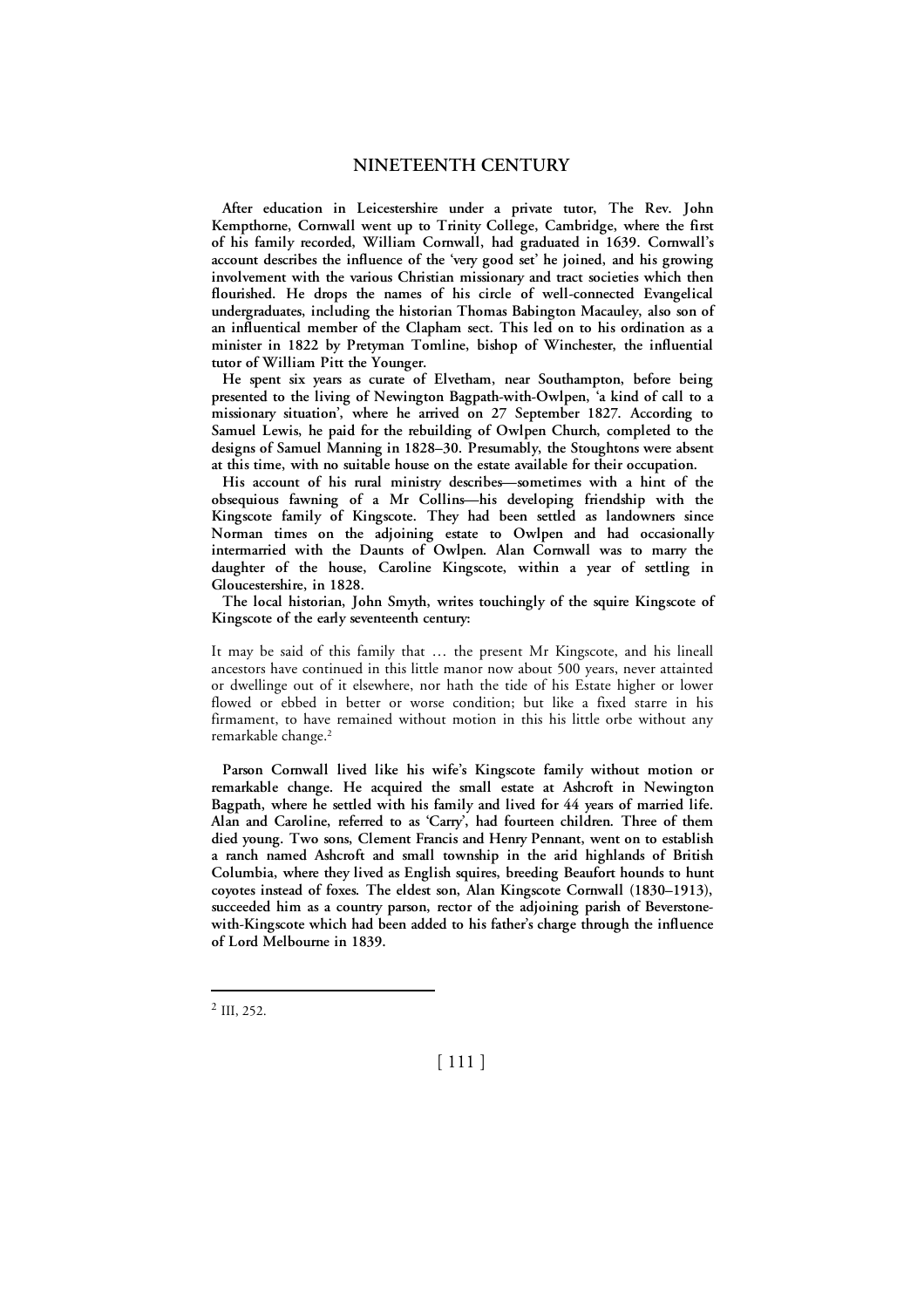**Alan Gardner Cornwall never strayed far from Ashcroft where he first arrived in rural Gloucestershire, the care of whose souls can hardly have been arduous. The high point of his career was his appointment as chaplain-in-ordinary to Queen Victoria, and his only published works were odd volumes of sermons, like the Assize sermon he preached for Tom Kingscote as sheriff, which he was proud to see through the press in 1842.** 

**He died as he had lived at his house at Ashcroft, aged 74, in 1872, Caroline dying three years later. Both are buried in the Kingscote family vault in Kingscote churchyard. His principal legacy is the memoir he wrote, which was published in two small editions shortly after his death. It remains a poignant record of the social and economic history of this cluster of Gloucestershire parishes in the second quarter of the nineteenth century, a period for which there is scant evidence elsewhere.**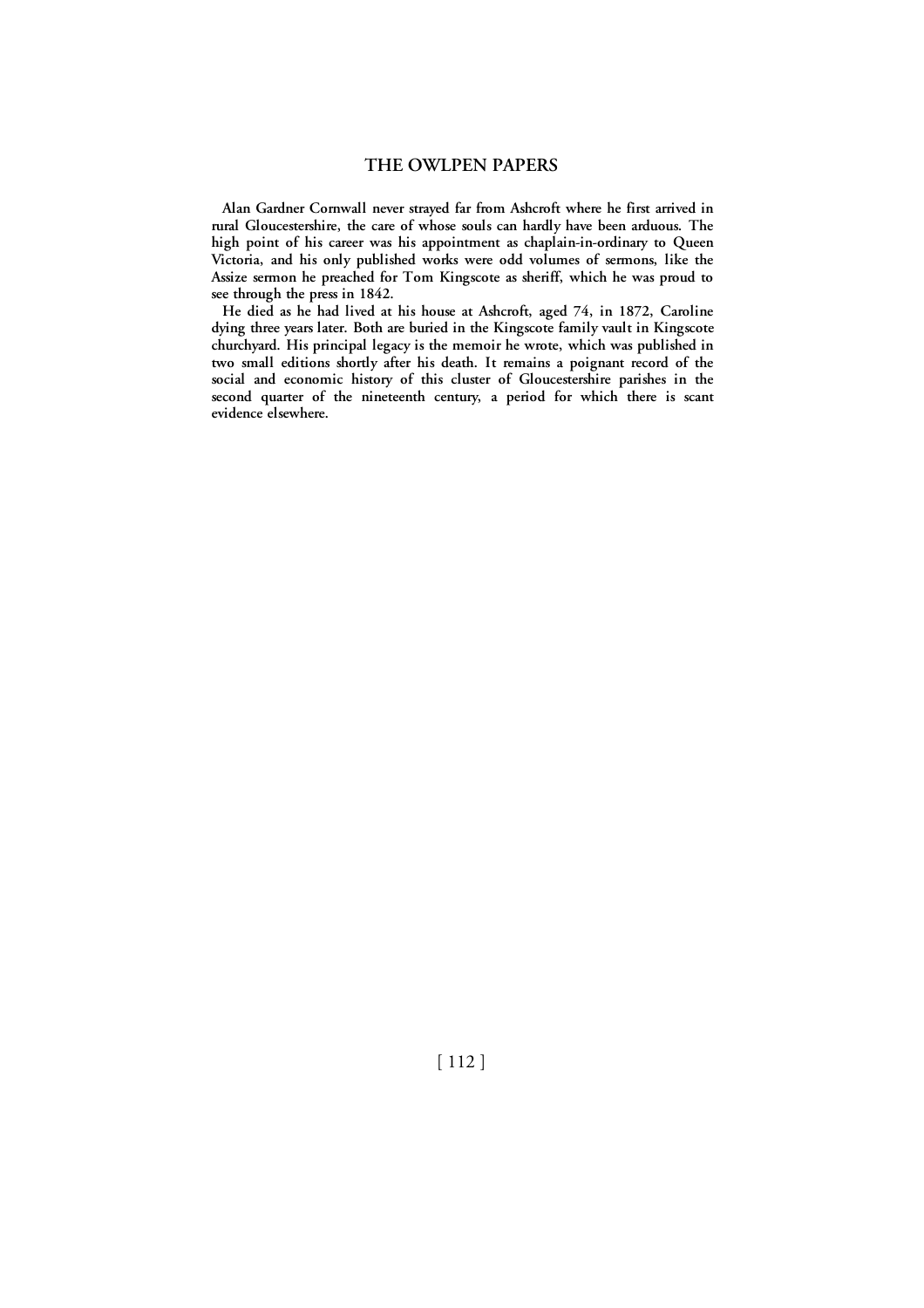# The Memoirs of Alan Gardner Cornwall 1

*Rector of Owlpen and Newington Bagpath, 1827-42*

# **1798**

was born July 16<sup>th</sup> at 37, Grosvenor Place, Hyde Park Corner, London. The house, No. 37, was then the last house in the Place and the Place Litself considered as out of Town, there being a Turnpike at the top of the street towards Piccadilly and fields only between Grosvenor Place and Sloane Square. 2 My father rented a garden, about quarter of an acre, about where Belgrave Chapel now stands, for vegetable and for us to play in. I

I was baptized in the drawing room, as was the bad old custom of the day, and am registered in the Registry of St. George's, Hanover Square.

My wet nurse was a Jewess, I have heard my mother say; my mother not nursing any of her children.

By the advice of Mr. Henry Thornton, 3 I was educated under the Rev. J. Kempthorne,<sup>4</sup> of Claybrook, who had been an intimate friend of Henry Mart[y]n. 5 I was greatly helped by Doddridge's *Rise and Progress of Religion in the Soul* given me by my tutor. 6

6 Philip Doddridge (1702–1751), nonconformist minister and noted hymn writer. His *Rise and Progress of Religion in the Soul* (1745) has been much translated. His many hymns include 'Awake, My Soul, Stretch Every Nerve' and 'O Happy Day, That Fixed My

 <sup>1</sup> First published as *Extracts from the Reminiscences of Rev. Alan Gardner Cornwall between the years 1798 and 1842, specially in relation to his coming to Kingscote and his Ministry there*, Devizes: C.H. Woodward [n.d.]. See bibliography.

<sup>2</sup> His mother was still living at this address in 1837 (Boyle's *Court Guide*). The Owlpen copy has here a marginal note by M.R. Lloyd-Baker, historian of Uley: 'Miss Margaret Curtis-Hayward, of Quedgeley, tells me that her grandparents had the idea, one summer, of taking a house in Grosvenor Place, but were told that if they did so, they would need a second pair of carriage horses, being so far from the centre of London. They eventually took a house in Harley St.

<sup>3</sup> Henry Thornton (1760–1815), economist, banker and philanthropist. Thornton was the son of John Thornton, supporter of the Evangelicals, a noted merchant and reformer, himself son of Robert, of Clapham Common, a director of the Bank of England. Henry joined the bank of Downe, Free & Thornton in 1784, and was MP for Southwark. He made significant contributions to monetary theory and became a leading member of the Clapham sect, sharing his house with Wilberforce, with whom he became a close associate.

<sup>4</sup> Kempthorne, then curate of Claybrooke, Leicestershire, wrote the anthem '*Surely, surely'*. Venn (*Alumni Cantabrigiensis*) states he was educated at Iver, Bucks, by Mr Ward, described below as 'my old friend and tutor'.

<sup>5</sup> Henry Martyn (b. Truro 1781—d. Tokat 1812) was an evangelical scholar, fellow of St John's College, Cambridge (where he was Senior Wrangler), the translator of the New Testament into Urdu, Persian and Arabic (revision), and a missionary in Bengal and Shiraz in Persia. His journals published as *Memoir of the Rev. Henry Martyn* (ed. J. Sargent) were an inspiration to the 19th-century missionaries (reprinted as *Life and Letters of Henry Martyn*, Pennsylvania, 1985).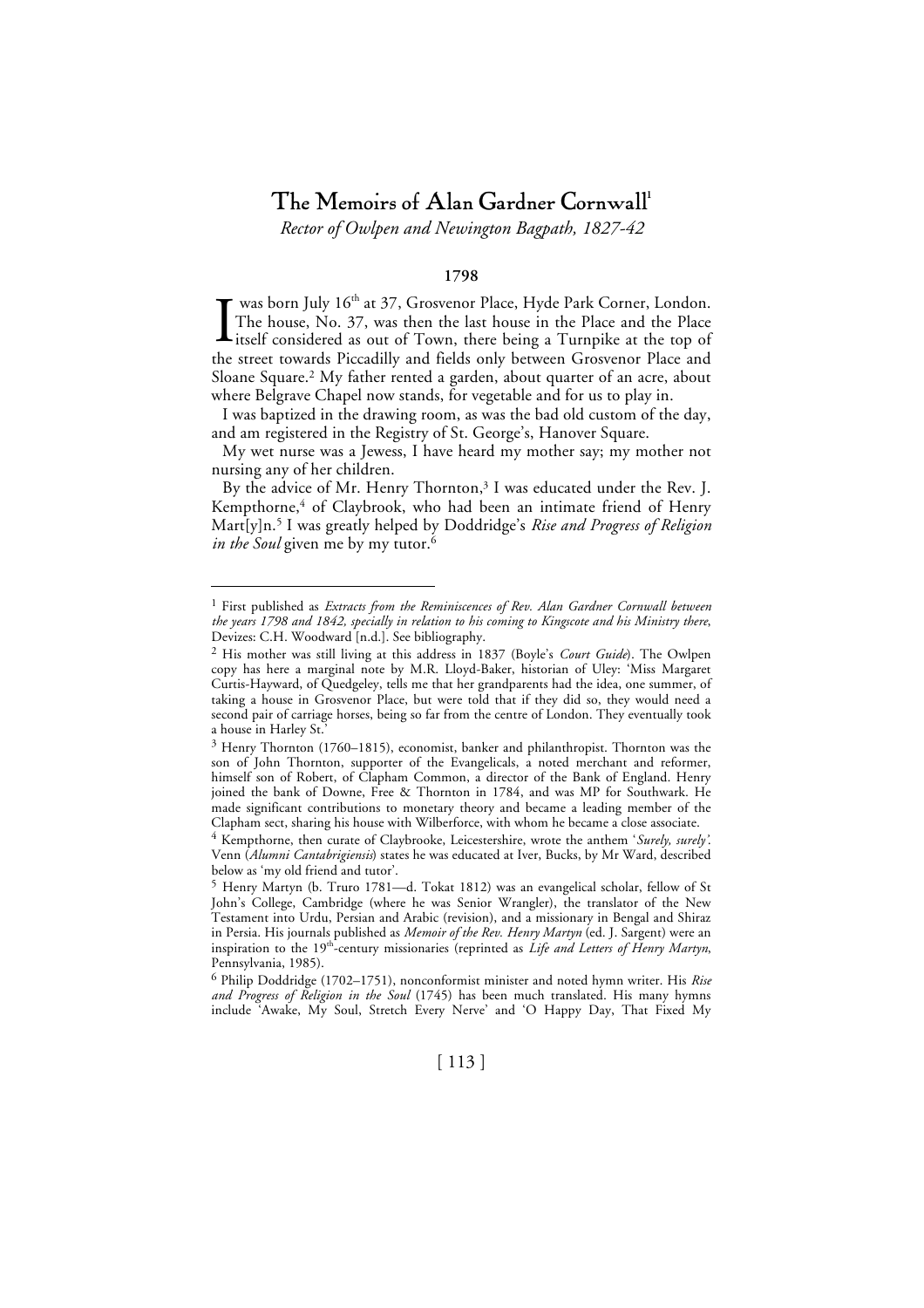Mr. William Thornton, a partner in my father's Bank, helped me much, and I used to go and see him at Battersea. William Wilberforce, also a friend of my father's, was very kind to me—I used to visit him at Kensington Gore and sit in his library—and he always had a kind word for  $\mathsf{u}\mathsf{s}$ .<sup>7</sup>

I went up to Cambridge in October, 1816, 8 and got into a very good set. Attended the Ministry of Charles Simeon, and became acquainted with him.<sup>9</sup> Became friends with John Kennaway<sup>10</sup> and his brother Charles, Henry Venn,<sup>11</sup> Henry<sup>12</sup> and Edward Elliott,<sup>13</sup> Lord Bristol<sup>14</sup> and Lord Macaulay. 15

In 1817 I broke down in health and left England for the Continent, joining John Kennaway, who was travelling with Henry Elliott as his tutor, at St. Bernard, and we went on to Rome, where I saw a good deal of Lord Calthorpe, a very religious man who opened his room to the English, wherever he might be, for public worship. 16

Choice'. Doddridge's *Correspondence and Diary* (5 vols., 1829–31) was edited by his greatgrandson.

<sup>7</sup> William Wilberforce (b. Hull 1759—d. 1833), the campaigner against slavery and philanthropist, MP for Yorkshire, was the leading layman of the Clapham sect.

<sup>8</sup> Venn states that he matriculated at Trinity, 22 Jan. 1816, aged 18; BA 1821; MA 1824.

<sup>&</sup>lt;sup>9</sup> Charles Simeon (1759-1836), evangelical divine; educ. Eton and King's, Camb. (fellow); friend of Henry (sr) and his son, John Venn; rector of Holy Trinity, Camb.; a founder of the CMS in 1797.

<sup>&</sup>lt;sup>10</sup> Sir John Kennaway (1797–1873),  $2<sup>nd</sup>$  bt., m. Emily, dau. of Thomas Kingscote. He was the son of a nabob, John Kennaway (1758–1836), a capt. of infantry in the East India Co. and ADC to Governor-General Cornwallis. He conducted a mission to the Nyzam of Hyderabad, whom he induced to make a treaty against Tipu Sultan, for which he was cr. a baronet 1791. He bought the estate at Escott, Ottery St Mary, Devon. The 3<sup>rd</sup> bt., also John Kennaway, was president of the CMS. See below

<sup>&</sup>lt;sup>11</sup> Henry Venn (1796–1860), evangelical divine, son of John Venn, rector of Clapham, grandson of Henry Venn; educ. Queens', Camb. (fellow); hon. sec. of the CMS.

<sup>&</sup>lt;sup>12</sup> Henry Venn Elliott (1792–1865), evangelical minister, son of Charles Elliott of Clapham by Eling, dau. of Henry Venn; educ. Trin. Coll., Camb. (fellow); incumbent at St Mary's, Brighton. 'He suffered from overwork, and in July 1817 set out to recover his health by a foreign tour, which extended to Greece, Constantinople and Jerusalem...' (*DNB*.)

<sup>&</sup>lt;sup>13</sup> Edward Bishop Elliott (1793–1875), evangelical divine, 2<sup>nd</sup> son of Charles Elliott; educ. Trinity Coll., Camb. (fellow); joined his brother on tour to Italy and Greece (to spring 1819); incumbent of St Mark's, Brighton; author of *Horae Apocalypticae* (1844) and various works on the interpretation of prophecy.

<sup>&</sup>lt;sup>14</sup> Frederick William, 2<sup>nd</sup> marquess of Bristol (1800–1864); MP for Bury St Edmunds 1826-59; Treasurer of the Household; PC.

<sup>&</sup>lt;sup>15</sup> Thomas Babington Macaulay (1800–1859), first baron Macaulay, the historian, was educ. at Trinity Coll., Camb. He was son of Zachary Macaulay, a leading member of the Clapham sect.

<sup>&</sup>lt;sup>16</sup> George,  $3<sup>rd</sup>$  baron Calthorpe (1787–1851), carried the gold spurs at the Coronation of George IV. (His father, Henry Calthorpe (1749–1798), MP for Bramber, was cr. Baron 1796.)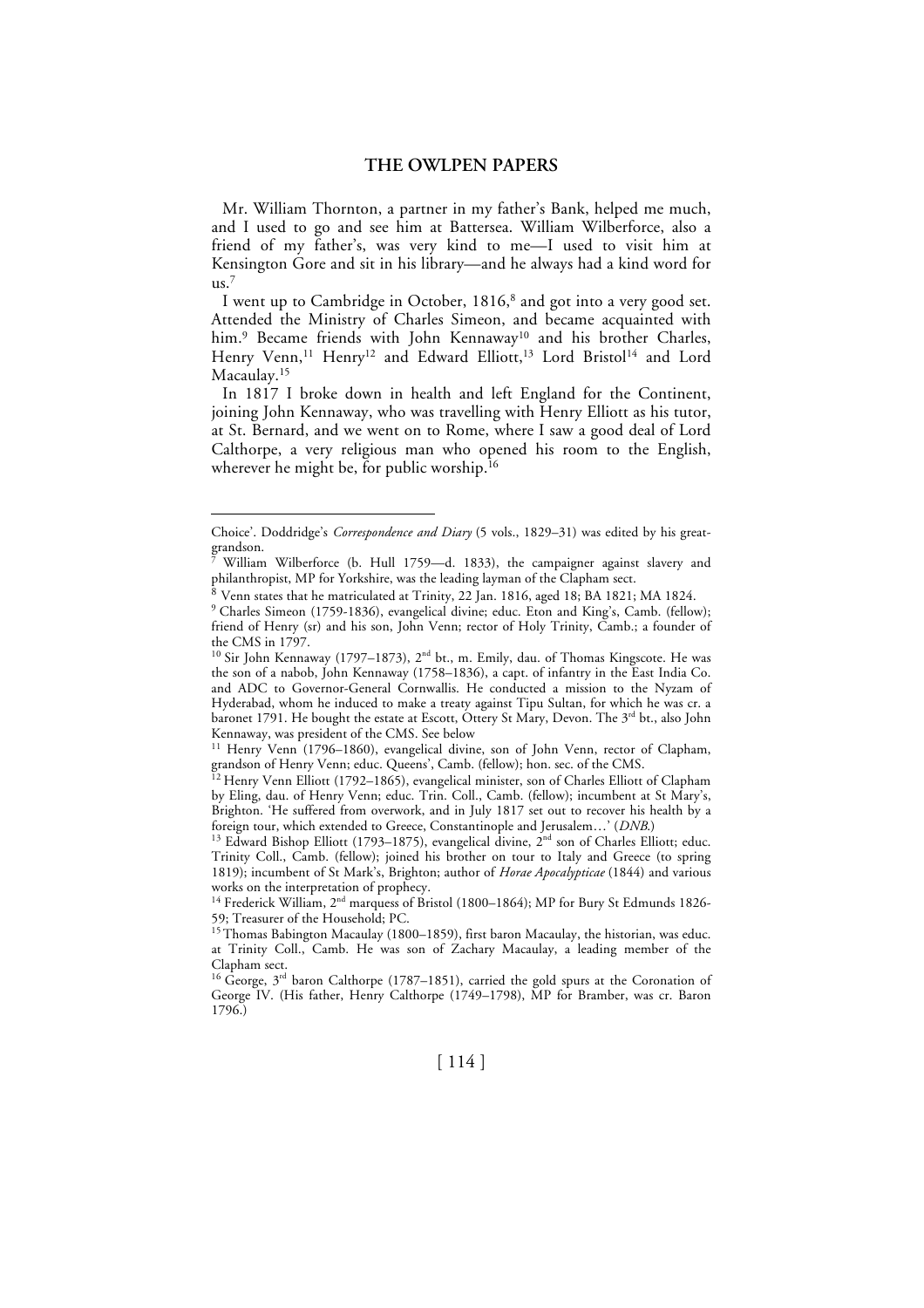#### **1818**

In October I went back to Cambridge, but gave up reading for honours. I assisted in establishing a [Church Missionary] Association among the Undergraduates, and with Thornton, Kennaway, Baptist Noel, 17 and others, made a successful stand against the shameful mode of conducting

#### **1819**

A very happy time, especially intimate with Kennaway among others.

#### **1821**

Took my B.A. Degree.

the Service in the College Chapel.

Attended Queen Caroline's trial in the House of Lords. 18

Heard Lord Brougham's great speech. 19

Went a tour into Devonshire with my brother William.

Met Sir John and Lady Kennaway, their son, and two daughters at Devonport, and returned thence to Escot and paid the Kennaways a very long visit. While I was at Escot I received a letter from Lord Calthorpe asking me to take the Curacy of Elvetham. 20 I had resolved to wait an outward as well as an inward call to the office of a Minister in Christ's Church. I accepted the offer and was ordained, and spent there the first six years of my ministry.

So ended 1821, a most important one in my life. I have never regretted the step I then took in taking orders, however ill I may have fulfilled my task.

<sup>&</sup>lt;sup>17</sup> Baptist Wriothesley Noel (1799–1873),  $8<sup>th</sup>$  son of Sir Gerard Noel Noel,  $2<sup>nd</sup>$  bt., by Diana, baroness Barham. Ordained minister; m. 1826 Jane Baillie, of Douchfour; brother of Charles Noel, 1<sup>st</sup> earl of Gainsborough.

<sup>18</sup> The divorce trial of Caroline of Brunswick (1768–1821), queen of George IV, in the House of Lords. A further case was held before the Privy Council for her right to coronation.

<sup>&</sup>lt;sup>19</sup> Henry Peter Brougham (1778–1868), lord chancellor, advocate of parliamentary reform, orator, and co-founder of the *Edinburgh Review*; the 'Brougham' carriage was named after him. He pleaded as her attorney-general in defence of Queen Caroline.

<sup>20</sup> Elvetham, Southampton, was the seat of the Calthorpes.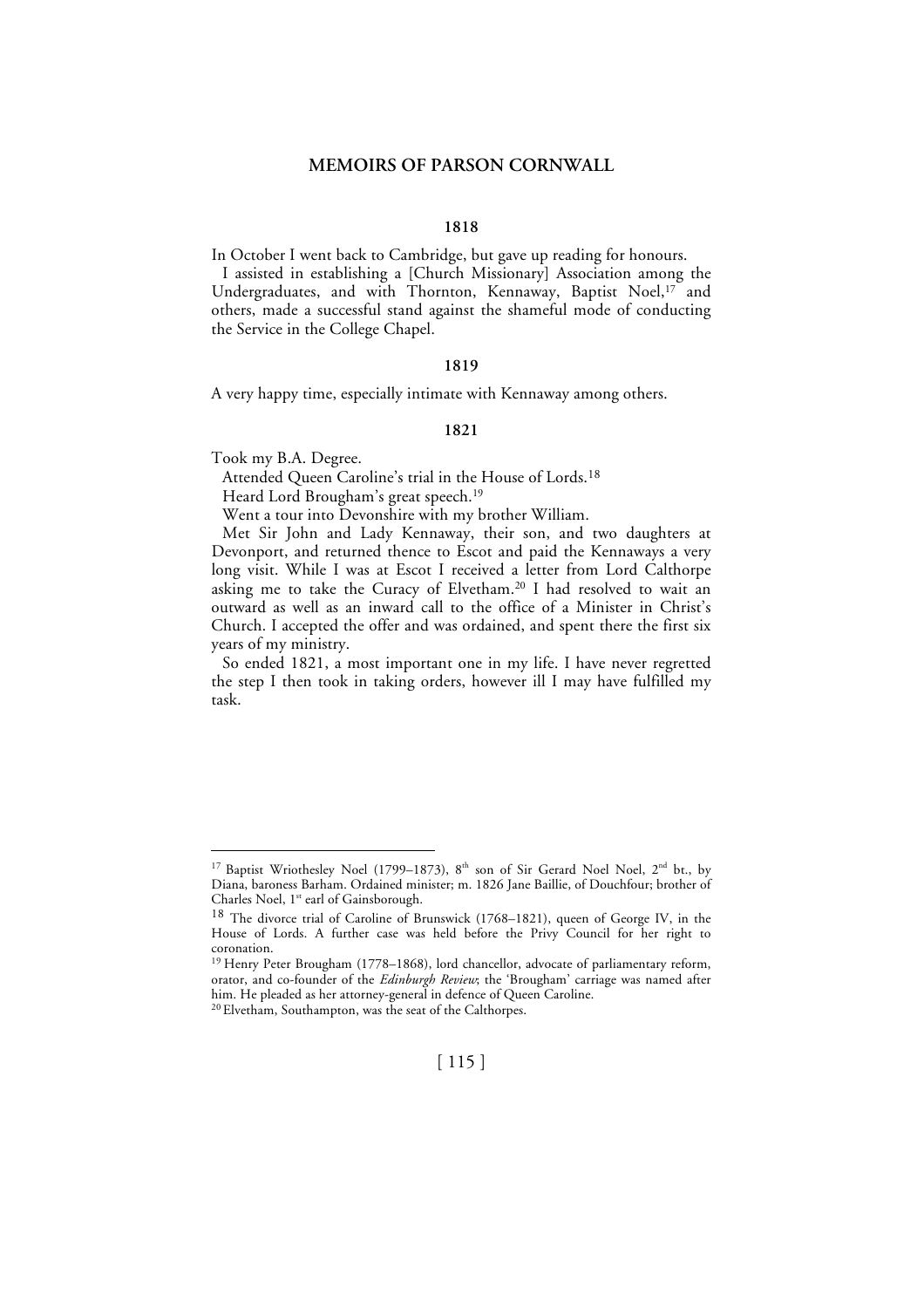#### **1822**

I was ordained a priest by the Bishop of Winchester, Pretyman Tomline, 21 who had confirmed me and ordained me Deacon. As the Bishop did not 'lodge' us, we were in the Inn which was full of candidates, many of whom were very noisy in the evening.

The Bishop requiring it, we were all powdered in the morning previous to Ordination. The Bishop told me he was ready to ordain me on the report of the Examiner, his only question being, 'pray how is my Lord Calthorpe?'. The Service was very solemn. The poor old Bishop was so greatly affected that he could not proceed for some time.

### **1827**

I now enter on another most important step in my life, namely an offer to go to the Parish of Bagpath with Owlpen Chapel annexed, the parish adjoining Kingscote. Col. [Robert] Kingscote, the proprietor, is an old man, a bachelor, and resides with his sister-in-law, the widow of his brother, and a family of three sons and two daughters. 22 She is an earnest Christian, most anxious for her own sake and for her children, dependents and other poor neighbours that some one will come to Bagpath who will preach Evangelical truth and care for souls.

There was every sort of complication in it, but I felt the urgency of the case and did not give a decided refusal, but sought direction of God in prayer, and of friends in consultation. It seemed to me a kind of call to a missionary station and to aid a Christian woman, whose aim was the Glory of Jesus and the good of souls.

My family were all against my leaving Elvetham for such a cure and the very thinking of it was considered quixotic. I was to live at Ashcroft and

<sup>&</sup>lt;sup>21</sup> Sir George Pretyman Tomline (1750–1827), tutor, intimate friend, private secretary and biographer to William Pitt the Younger; son of George Pretyman, of Bury St Edmunds; tutor at Pembroke, Camb; successively bishop of Lincoln, dean of St Paul's and bishop of Winchester; author of *Elements of Christian Theology* (1799) for candidates for ordination; established claim to a Nova Scotia baronetcy.

<sup>&</sup>lt;sup>22</sup> Colonel Robert Kingscote, b. 15 Apr 1754; d. 1840. His yr brother and heir, Thomas L.P. Kingscote, married in 1794 Harriet, daughter of Sir Henry Dashwood Peyton, of Doddington, Ely, by Frances, sister of 1<sup>st</sup> earl of Stradbroke and dau. of Sir John Rous Bt. They had 3 sons, Thomas Henry, Henry Robert (1802–1862) (philanthropist, see *DNB*.) and Robert, and 2 daughters, Emily Frances (m. John Kennaway and d. 1858) and Caroline Marianne (m. the author of the Memoir, A.G. Cornwall).

Col. Thomas Henry Kingscote m. 1 Lady Isabella Somerset (d. Jan. 1831), by whom he had (Robert) Nigel Fitzhardinge Kingscote (b. 1830); he m. 2 Harriet Bloomfield, dau. of the 1st Lord Bloomfield, by whom he had 5 sons and 3 daus; Thomas Henry succeeded to the Kingscote estates, and d. 1861.

For the Kingscote family, see H.P.R. Finberg, 'Three Studies of Family History: Kingscote of Kingscote', *Gloucestershire Studies*, Leicester, 1957, pp. 159–73. For genealogy, see Burke's *Landed Gentry*, 1952 ed., pp. 1441-3 (inaccurate in many details).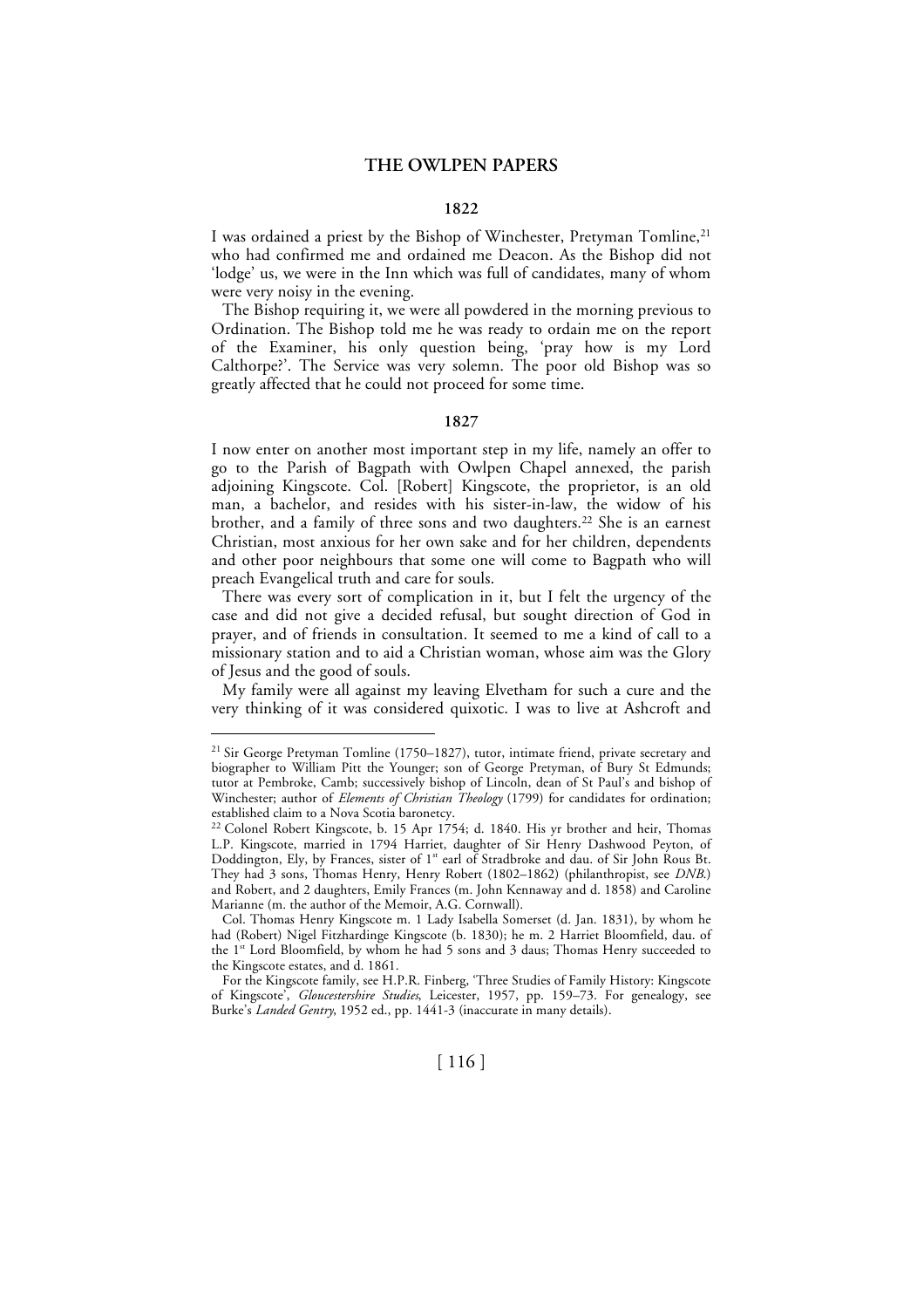pay rent for £100 for it. It had not been lived in for some years and looked most desolate. I declined the offer, but Mrs. Kingscote would not be put off and wrote pressingly and repeatedly and feelingly of the spiritual destitution of her family and tenantry. I wonder why I did not give a decided and final refusal. I should have done so had not the love of souls greatly constrained me. I went to Kingscote, and I judged the call from God and agreed to hold the living till Robert Kingscote, a boy then at school, should take orders. So I returned wondering at the way the Lord had led me, for it was He who had ordered it all.

I had no wish to leave my dear little flock at Elvetham and God knows I was now induced to move for His name's sake. I had never even asked the value of the benefice.

On September  $27<sup>th</sup>$ , I left my mother's house and travelled by Stroud Mail, a cold wet night, on the outside, and between Fairford and Faringdon the coach was upset and I was thrown off on a high heap or bank on the roadside: I only hurt my right knee a little. The upset was caused by the coachman racing the Stroud Night Coach. A branch mail to Minchinhampton and thence to Wotton brought me to a spot called The Firs where I alighted and walked to Ashcroft.

Certainly this was not a propitious commencement, I well remember how disagreeable the walk was that dull morning, the roads (none the best) running with water from the heavy rain of the night and I crossed the little brook like Jacob of old, with my staff only and often as I cross it now do I say with wonder and praise, 'now am I become two bands'.

I dined that evening at Kingscote House<sup>23</sup> and was received with much kindness, attention and consideration. In the course of the evening, Mrs. Kingscote said to me, 'I think it right to tell you what my sons, Tom and Henry have said, lest you should bye and bye feel hurt'. It was to this effect—'Well, mother, I suppose we must go and hear the new parson at Bagpath to-morrow, but we do not intend to continue to go to Bagpath, and shall be quite satisfied to attend at Kingscote on old "Spanking" ' (the nickname of Mr. Panting, the Curate of Beverstone and Kingscote).

The Kingscote family consisted of three sons and two daughters, Colonel Kingscote the proprietor living as a lodger with his sister-in-law, a family of Wedgwood<sup>24</sup> occupying the house (called The Cottage<sup>25</sup>) which he had formerly built for himself, and inhabited for some years. It was not their Parish Church so I ought not to expect them to attend. Dear Mrs.

<sup>&</sup>lt;sup>23</sup> The house was demolished in 1951. The stables dated 1862 remain.

<sup>24</sup> John Wedgwood (1766–1844) (eldest son of Josiah, the potter) was a partner in the pottery firm and a founder member in 1800 of the Royal Horticultural Society. 25 The house was latterly known as 'The Grange'. Following the sale of the estate by the

Kingscote family in 1956, after continuous occupation by them since C12, and the demolition of Kingscote Park (or 'House'), it became known as the successor 'Kingscote Park'.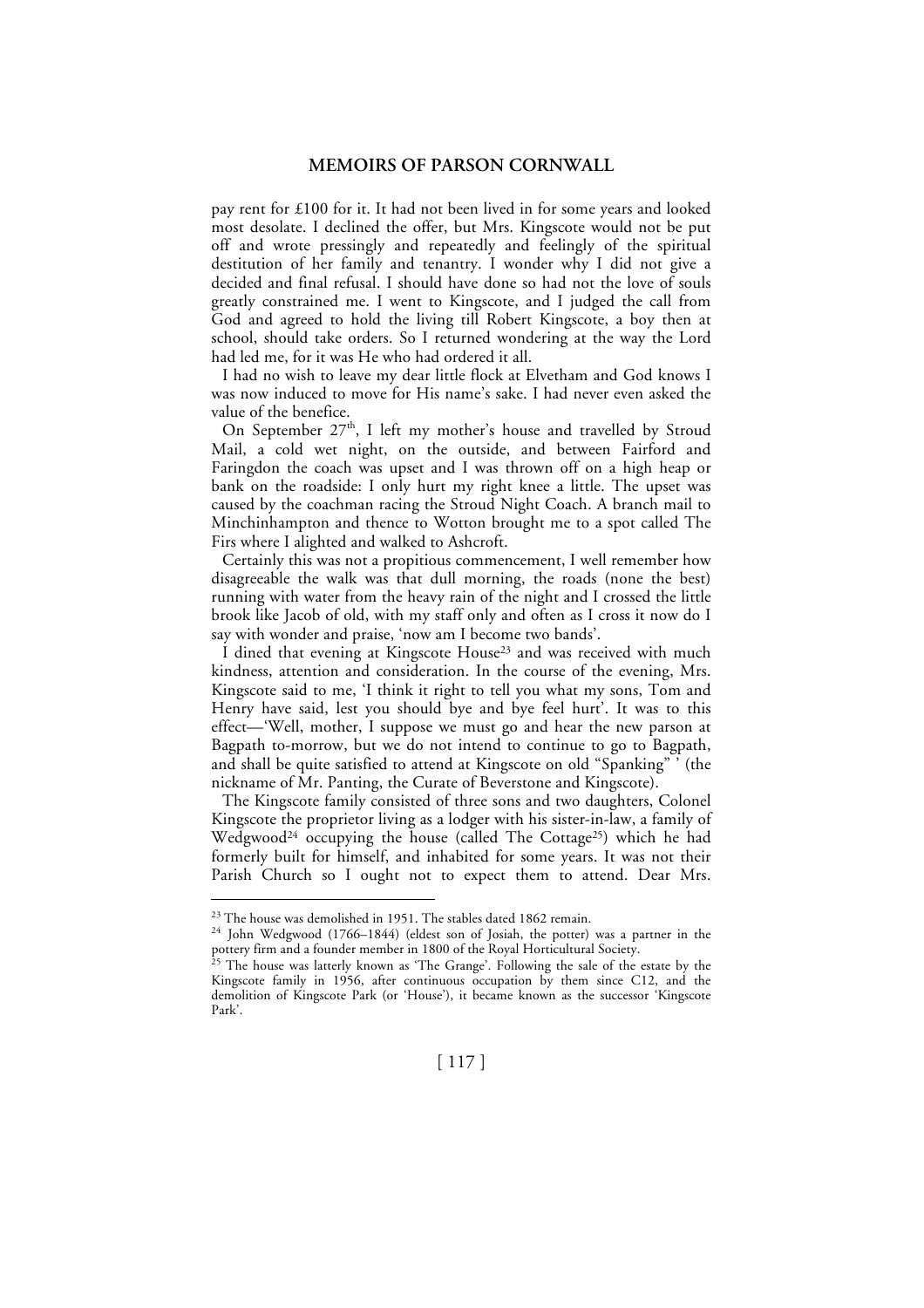Kingscote, how earnestly she did travail in birth again with those sons! They were all three ungodly and thoughtless.

Robert, for whom I had the living, was with a private tutor, Rev. W. Havergal, 26 but I think now at home; Henry, the second, was also on a visit shooting, but as a junior partner in the Bank of his cousin, he lived in the Bank Buildings, London. Tom, the eldest, had been in the Guards, the Coldstreams, with dear William Cornwall [the author's brother], and was reduced as William Cornwall was, after the Peace of 1818, and had now retired on half pay, and was living with his Mother, hunting and shooting, and attending to the little farm she rented for the convenience of the house. He was a man of very violent temper, proud and hasty, but affectionate and generous to a fault; of great stature, nearly, if not quite six foot five inches, and of beautiful proportion. His brother Henry was nearly as tall and of a handsome countenance. On Sunday they all appeared at Bagpath Church. I preached there in the morning to a crowd, who came to hear the new Rector. Nothing could have been smaller than the attendance usually, eight being considered a large congregation. It was not to be wondered at, as the services were irregularly performed, and more than once the late unhappy incumbent had given money to the few old women whom he found to go away, to save himself the trouble of reading and preaching.

I went in the afternoon to Owlpen, but mistook my way, and was late. I had not been at the Chapel before. The usual service was once a month, and that very irregularly. The population at this time, larger than Bagpath, was nearly 400; 27 chiefly weavers or those employed in the Uley Cloth Mills and mostly by Mr. Ed. Sheppard.

I found that the Clerk and others were gone to Uley Church, but the churchwarden had the bell rung and the Clerk sent for and it seems a whisper ran round Uley Church and many came out, and in half an hour the little Chapel was overfilled, and I preached to them from the lesson of the day, Ezek. xiii, 10, 11, a sermon, the text of which many have reminded me of to this day at Owlpen. I found the Chapel wonderfully small and in a sad state of decay and neglect; and strange to say, even of this small building, nearly half was unprovided with either pews or benches of any sort, and to this vacant part the desk was turned, whilst the Songsters (as the singers called themselves) sat within the Communion rails, making use of the table for their hats and instruments and books.

 <sup>26</sup> William Havergal, of Astley, Worcs, was from a distinguished Anglican clerical family. He was involved in the revival of English hymnody; and father of Frances R. Havergal (1836–1879), the hymnographer and poet, who wrote the lines: 'Thy will be done is not a sigh, but only a song'. His grandson, William Henry Martin Havergal, was founder of the Anglican Sodality of the Most Holy Rosary.

 $27$  This is an exaggeration. The census gives 255 for 1831 (its maximum), 94 for 1841, and 82 for 1851. The figures for Uley are also stark: 2,641 for 1831 and 1,713 for 1841.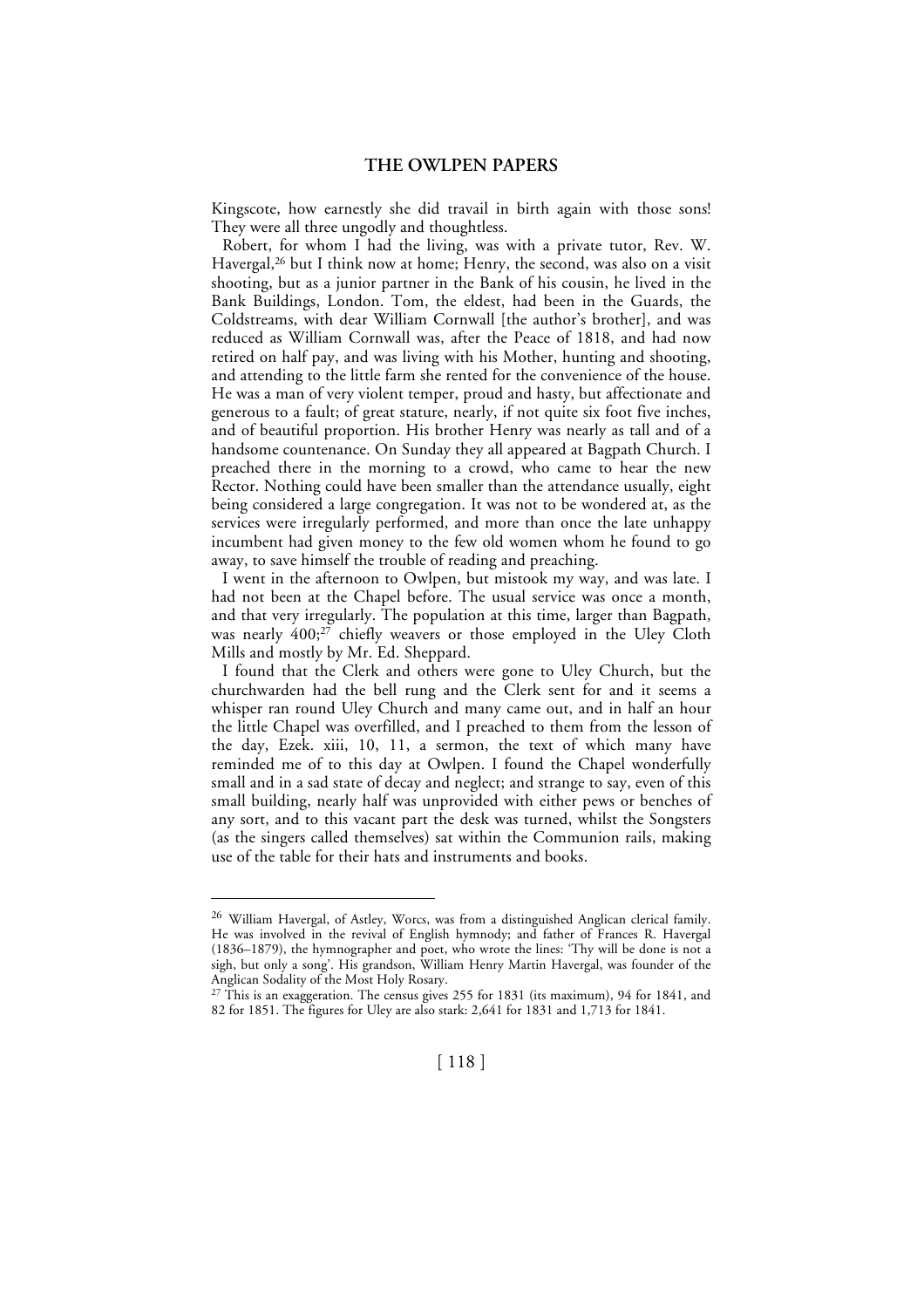I was received with much warmth of feeling and kindliness and my first impressions of my flock were highly interesting and favourable. I had the desk turned before the next Sunday and benches were soon supplied.

And so began, the work continued. I was getting settled in my home and visiting from house to house, being by degrees a little acquainted with the flock.

A small school existed at Owlpen, which had been set on foot by some of the Misses Sheppard. 28 This we re-organized and enlarged. After a while too, I commenced a school at Bagpath, fitting up the stable of the Glebe House for the purpose, for though a school existed at Kingscote, and Mrs. Kingscote would receive the children of Bagpath, very few went to it.

The attendance at the Church and Chapel (where I had a weekly instead of a monthly service alternately with that at Bagpath) was constantly large and I began to perceive that the Lord had a people waiting for the message of the Gospel. Indeed many were aroused, and flew 'as doves to their windows'. Knowing however, the darkness, especially at Bagpath, I laid myself out to convince instrumentally of sin and that both by pressing the just demands of God's righteous law, as well as by exhibiting the demands as met on the cross.

One thing particularly interested me. Tom Kingscote was always at Bagpath, and not infrequently at Owlpen, and it pleased a gracious saviour that a sermon which I preached at the latter place (on Rev. xx, 11 to end) arrested him ; convincing him of his desert and his danger. (This sermon I preached at Gloster Assize when I was Chaplain to Tom Kingscote, he being Sheriff, at his request, and it was printed by request of the bar.)

I was never more struck: he was like a stricken deer, the arrow of conviction in his heart. It so happened that he and his sister Emily had driven down and offered me a lift to the hills, and so assured was I that the Word had come to his conscience, from his demeanour as we drove to Kingscote that on alighting I expressed to her my hopes. What was my delight, when I received a note from her next day saying that he had asked her whether she thought she could get him a copy of the sermon, taking care, however, that none should know he wished to have it. Most gladly was it sent to her.

From that day the work of grace began to manifest itself and dear Mrs. Kingscote began to see her desires accomplished as regards one of her sons. She herself through much affliction had been led to seek and find salvation

<sup>&</sup>lt;sup>28</sup> The indefatigable daughters of Edward Sheppard collected funds to extend the Uley National School. Sydney in his *Life of Rowland Hill* (p. 311) records:

The praiseworthy exertions and talents of Miss Sheppard produced a sufficient profit, from the sale of the portrait of Mr. Hill, to enable her to lay the foundation-stone of a spacious room at Uley, in the autumn of 1827, which was opened in the spring of 1828. The school consists of about one hundred and sixty infants and fifty girls; the building is also used as a Sunday school for three hundred children.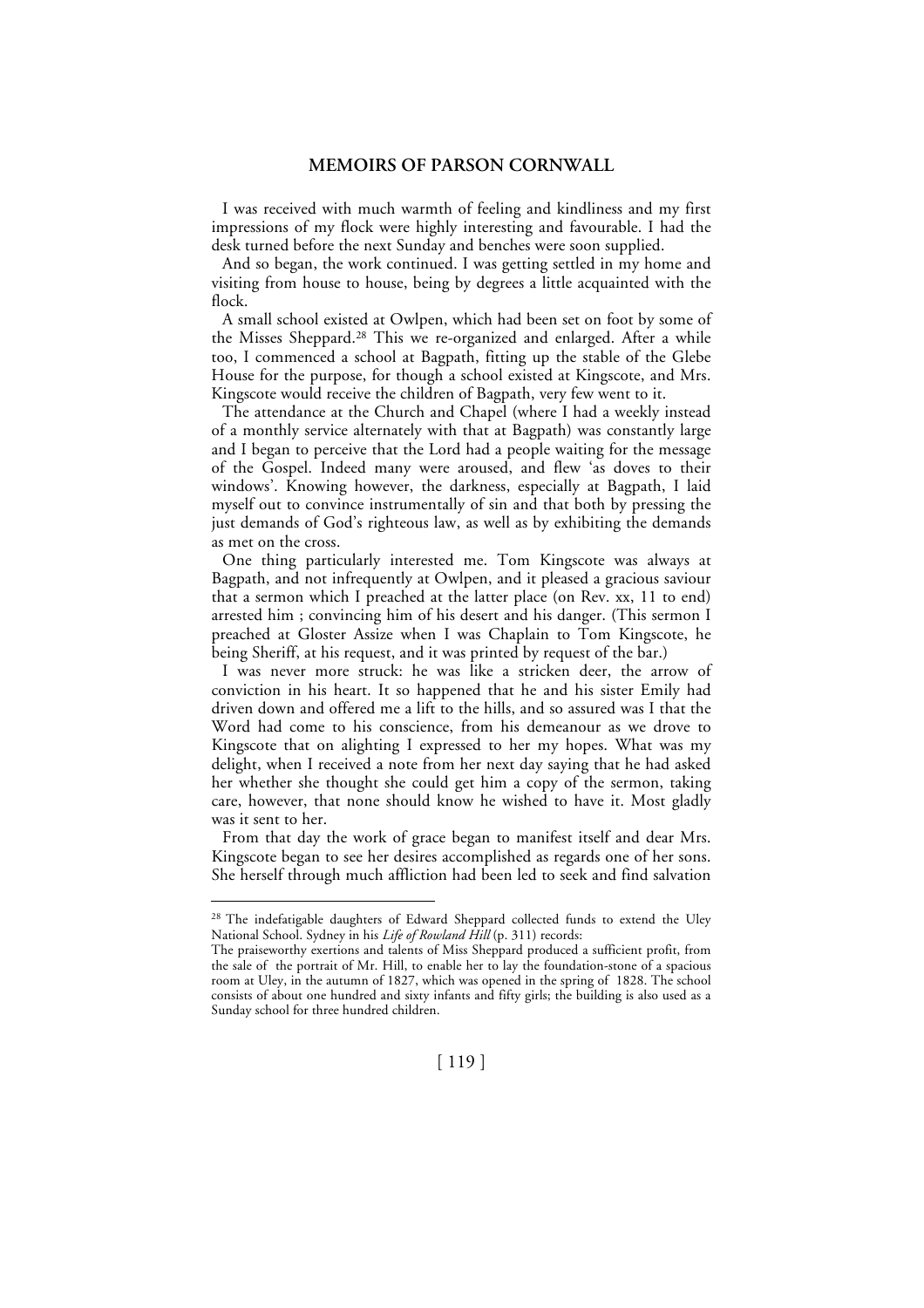in Jesus Christ and her daughters were seriously minded, feeling after truth, and more or less partakers of the Believer's Hope and Peace.

I cannot omit to notice the great kindness I experienced at the hands of dear Mrs. Kingscote and indeed all the family. I was a constant guest at the table, and spent many hours of a morning especially with Mrs. Kingscote whose heart was full of love and gratitude: and now this change in Tom Kingscote knit him also to me.

#### **1828**

I had early commenced lectures at Bagpath, Owlpen and Coccadilly, an outlying hamlet of Owlpen, notoriously neglected and wicked. This latter lecture was at 8 o'clock on Tuesday, and very well attended. Dear Mrs. Kingscote nearly always drove her little chaise there, and was deeply interested in the work. I generally walked, and often by her. My Bagpath lecture was held in the Old Glebe House, occupied by an infirm aged blind man named Whittard. I found attendance very scant, and was induced to try how far they might be drawn together by reading *Pilgrim's Progress* in short portions with comments and applications. This therefore I did, and the plan was most successful. Many came to hear the story who would not come to hear the Scriptures. It took about nine months to get through it, and when I concluded, at the request of the meeting, I recommenced. Many, I hope, were edified.

Bagpath was in a very dark state. How could it be otherwise? Old Rowland Hill, 29 who resided at Wotton-under-Edge, told me that it was the only place in the neighbourhood where he and his Deacons could not get a footing, and he added that it would be marvellous indeed if anything could be effected in it. They had attempted to hold Cottage Meetings, but such was the row, together with the extinguishing of light, etc., that they had always been driven out. I met, however, with no insults and no

<sup>&</sup>lt;sup>29</sup> Rev. Rowland Hill (1745–1833), the  $6<sup>th</sup>$  son of Sir Rowland Hill, Bt., evangelist minister and hymnographer,and brother of Sir Richard Hill, Bt., some of whose correspondence is preserved at Owlpen. He was educ. Shrewsbury, Eton and St John's, Cambridge; itinerant preacher; opened the Surrey Chapel in London 1783; helped found the London Missionary Society. On the evening of  $16<sup>th</sup>$  June 1771, he rode into Wotton-under-Edge for the first time and preached to huge crowds under the market hall. He returned to Wotton a few months later and bought a site above the town, where he built a chapel, known as The Tabernacle (1783; but a nameboard claims the foundation as 1771), and a house for himself. At Wotton, Mr. Hill lived in what he called 'a paradisiacal spot', having his house near the chapel, and lovely scenery all around.

He says of the village, 'This place, when I first knew Gloucestershire, was filled with brutal persecutors; since they have been favored with the gospel they have been wonderfully softened'. He facetiously styled himself 'Rector of Surrey Chapel, Vicar of Wotton, and Curate of all the fields and lanes throughout England and Wales.' Hill was a supporter of the pioneer discoverer of vaccination, Edward Jenner (whose marriage to Catherine Kingscote is commemorated by a plaque in Kingscote church porch).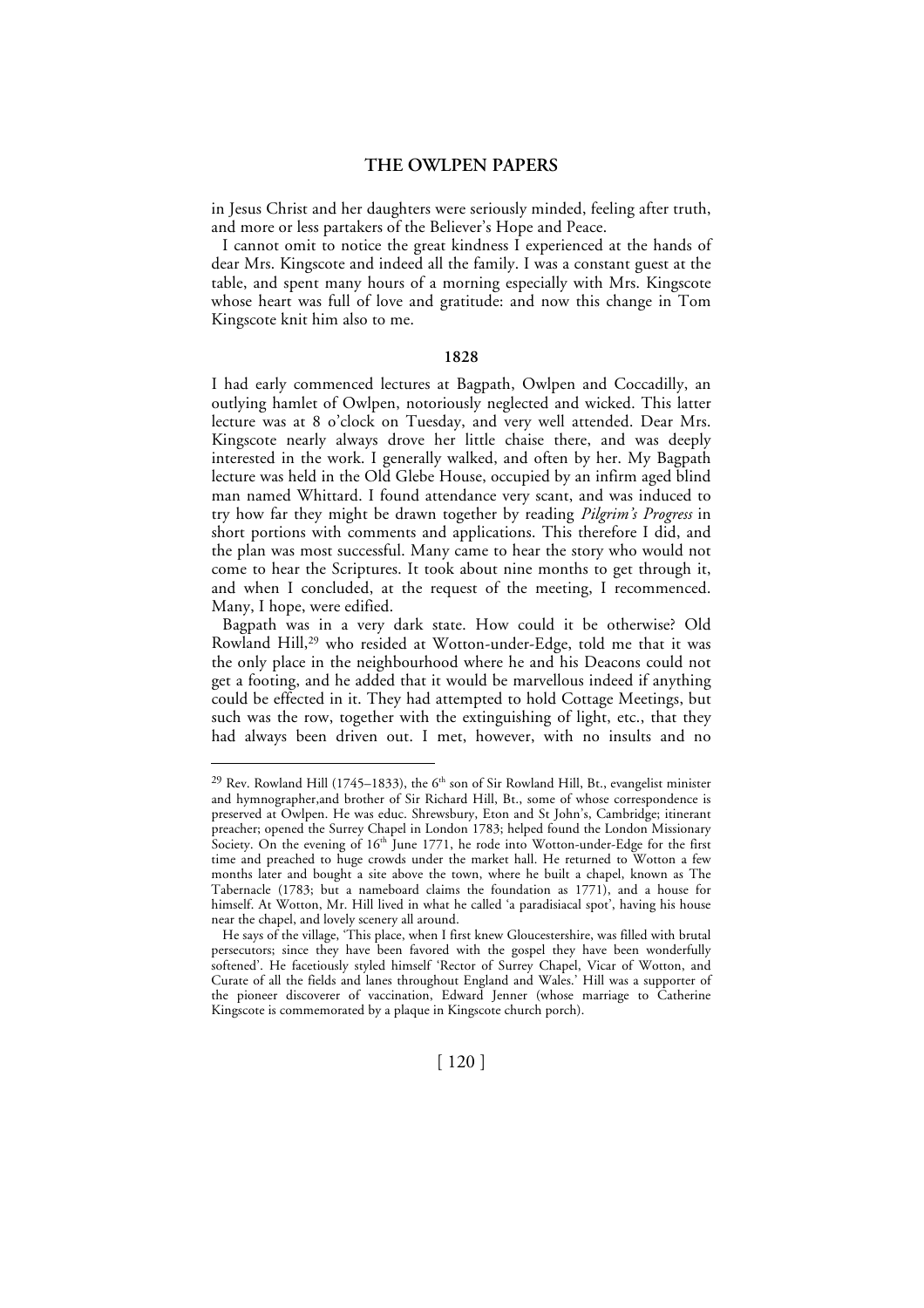outward or violent opposition. The place, indeed, was full of iniquity, and almost nightly there was some drunken row, whilst affrays were taking place constantly with the poachers, by whom one man was killed. Still the people listened, and some of them were manifestly converted.

I was obliged to dismiss my Parish Clerk, a notorious drunkard, and appointed a young man, James Scur, had been given to me as a seal. I was obliged constantly to rebuke and reprove, whilst in several cases the ignorance of the aged seemed and proved insurmountable.

At Owlpen, the Chapel was crowded, the people very eager to hear, and a great work was wrought by the Lord—the Spirit. The people clamoured also for an enlargement of the building, and during the year, amidst very considerable difficulties, the work was carried out. $30$ 

In the course of the Spring, Lady Isabella Somerset, a daughter of the  $6<sup>th</sup>$ Duke of Beaufort, 31 gave her hand to Tom Kingscote. She was a sweet and interesting character, and truly devoted to the Lord. They took up their residence at The Cottage, the Wedgwoods leaving. Tom Kingscote was now united to one calculated to be very useful to him, and he was also brought into intimate connection with the good Duchess of Beaufort. My intimacy with Lord Edward Somerset at Ivor, and at Claybrook, naturally drew Lady Isabella and myself a good deal together, and we became friends. He, Lord Edward, had died while an undergraduate at Oxford, giving blessed evidence of faith and enjoying peace.

 I also, not unnaturally, became attached to Miss Caroline Marianne Kingscote and we were united in holy matrimony at Kingscote Church, my old friend and tutor. Rev. Ed[ward] Ward, officiating.<sup>32</sup> My dear mother and sisters, together with my dear brother William, attended and paid a visit of some days to the Kingscotes. Nothing could be more kind than dear Mrs. Kingscote and old Colonel Kingscote during my courtship and marriage. Everything, I may say, was done and said to make me feel how sincerely they received me into their family.

Perhaps I ought here to say my dear wife was the youngest daughter of T.L.P. Kingscote, Esq., who having made his fortune in Civil Service, India, had married Harriet, daughter of Sir [Henry Dashwood] Peyton of Doddington, Bart. After residing some years in Hants, near Alton, they, at the request of the elder brother Robert, Colonel Kingscote, removed to Kingscote, and coming resided in the house, he (Colonel Kingscote) building the Cottage for his own residence. Mr. Kingscote lived but a few

<sup>&</sup>lt;sup>30</sup> The vesty meeting resolved against the proposed enlargement of Owlpen chapel (D2078/BOX 6/4).

<sup>&</sup>lt;sup>31</sup> Lady Isabella Frances Ann (d. 1831), dau. of Henry Charles, 6<sup>th</sup> duke of Beaufort, KG.

<sup>32</sup> He published his funeral sermon to Ward: *Recollections of an address delivered at the funeral of the Rev. Edward Ward, A.M., minister of Iver, Bucks, on Saturday 28th March, 1835*

<sup>(</sup>Hatchard, 1835).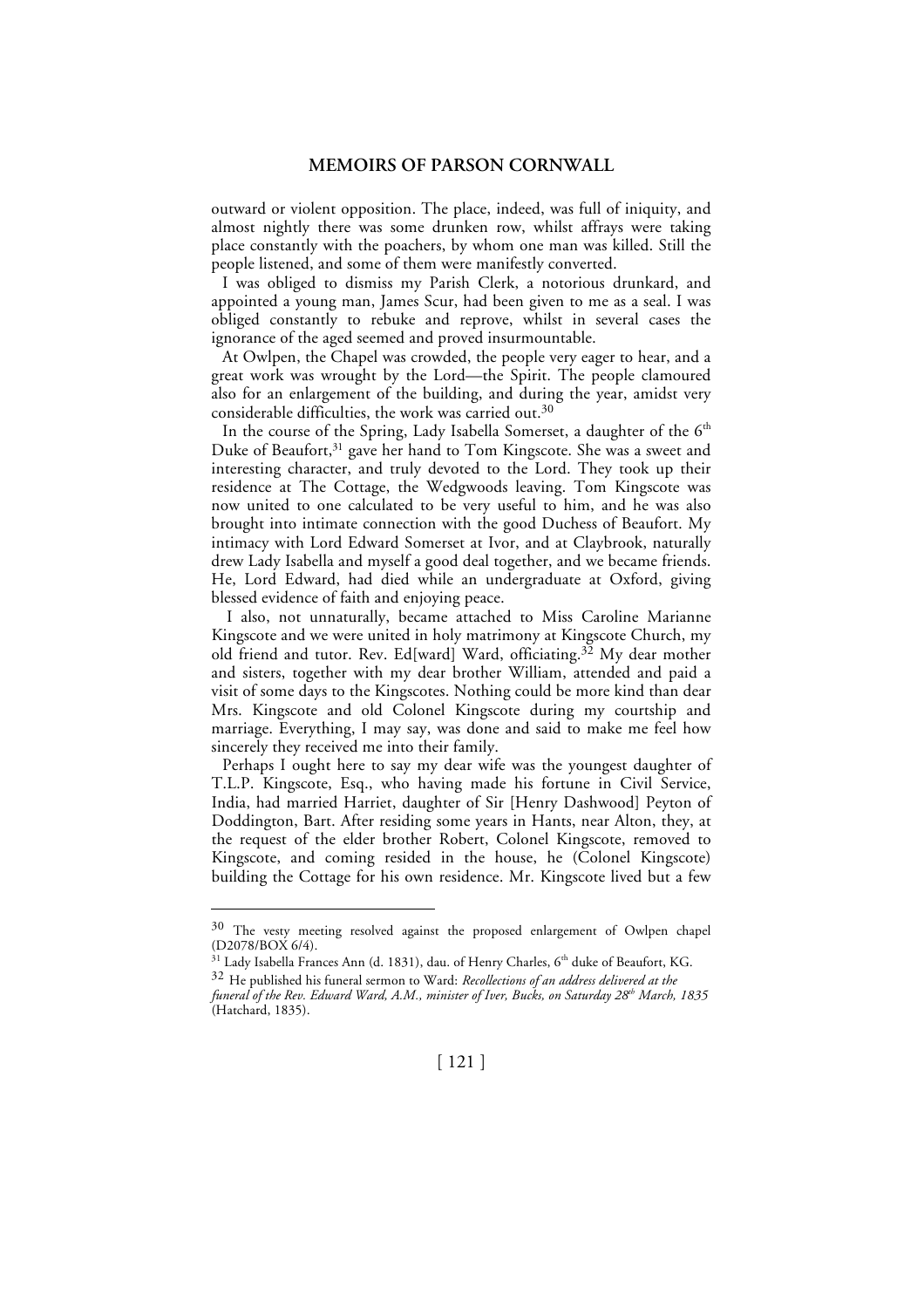years after his coming into Gloucestershire, and his widow was on the point of leaving, but was so persuaded by Colonel Kingscote not to do so, as he intended to make her eldest son his heir, the Colonel being unmarried, and so she remained at Kingscote and after several years Colonel Kingscote took his lodgings in her house and the Cottage was tenanted by the Wedgwoods.

I was appointed by the Mayor and Corporation of Wotton-under-Edge to a lectureship in the Church.

We spent a clergyman's week at Malvern Wells and then settled at Ashcroft.

Of course we were very much at Kingscote and dear Mrs. Kingscote with us, but I fear I hardly acted as I ought to dear Carrie seeing I still held my lectures, leaving her constantly by herself, of necessity, and I also took a tour for the Church Missionary Society. Towards the close of the year I was instrumental in founding a C.M. Association for this neighbourhood entitled for 'Uley and its Vicinity'; Colonel Kingscote being President and Tom Kingscote and several other gentlemen Vice-Presidents.

Our first meeting was very fully attended and we collected upwards of £4, before Christmas had several branches in the union and remitted £140 to the parent society: Rev. M.W. Williams, Rector of Uley, and I becoming hon. secretaries. I think that previously some £30 per annum would have covered the remittances of the neighbourhood. I also in concert with Ed Escourt, Rector of Long Newnton, and others formed a clerical meeting of like-minded evangelical men. We found it very pleasant and profitable. We met at each other's houses.

# **1829**

March II<sup>th</sup>, we were blessed in the birth of a dear little girl. We named her after her two grandmammas, Susan and Harriet.

Owlpen Church was rebuilt this year, but the result was not altogether satisfactory owing to lack of funds.<sup>33</sup> The work of God throve, however, in both Bagpath and Owlpen, especially in the latter. Many were added to the Church, both men and women.

I took a tour of some weeks in Cornwall for C.M.S. in the autumn, dear Carry and babe going to her mother's. It was during this tour that the Lord pleased to work effectually on the heart of a man in Bagpath called James Dew. He had been a notoriously wicked man, and as he always confessed, had always managed to avoid me, so that I had never spoken to him, till now when he was taken very ill. I was then unfortunately (as it seemed to me) engaged to go to Cornwall for C.M.S. As this was the case, I asked

 <sup>33</sup> The church was rebuilt 1828–32 (Verey) to the designs of Samuel Manning, with the present wide nave; it has a coved plaster ceiling with a panelled grille of moulded wood with carved foliate bosses.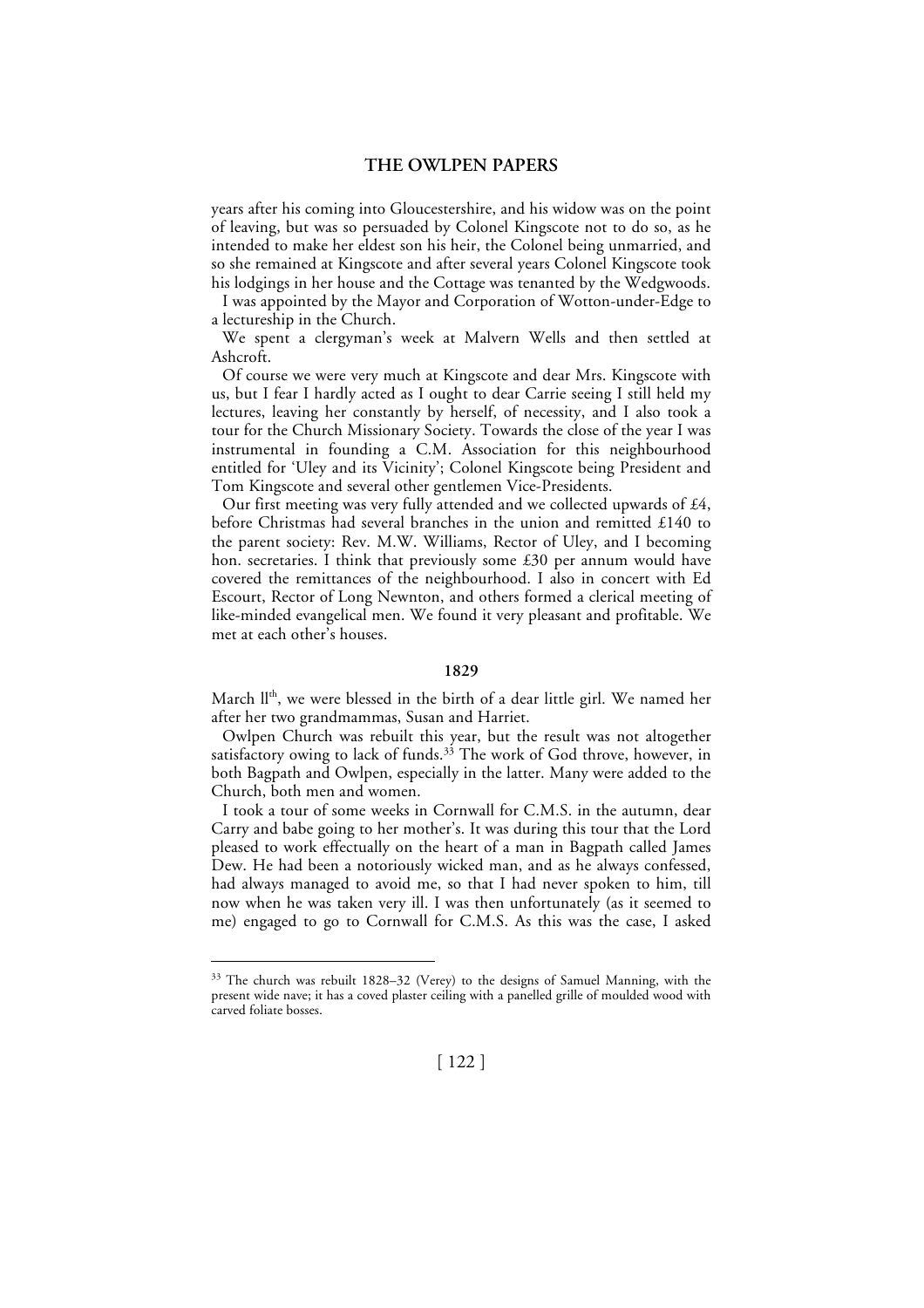Tom Kingscote to look in and read to him. He did so, and his doing so was the instrument the Holy Spirit employed to touch the man's heart. Tom Kingscote read and prayed with him and as Dew had known and seen much of Tom Kingscote before his conversion, seeing Dew looked after the Squire's walls round his preserves, and had often come under the lash of his tongue: he was altogether astonished and meditatively said to himself, 'The doctor and all say I am dying and I hear that reading the Bible has made this change in the Squire, I will read it too.' And so the Lord wrought and never was more [15] striking change. I, after his decease, wrote and published a narration of the case, entitled *Nature and Grace.*

### **1830**

July  $13<sup>th</sup>$ , my dear wife gave birth to a son whom we named Alan Kingscote. 34

I do not remember anything particular occurring at Owlpen. The Lord's work progressed rapidly and a very interesting congregation was forming. The attendance on my ministry increased rather than diminished.

### **1831**

We spent our Christmas at Kingscote, and our visit ran into February, for dear Mrs. Kingscote could never find the day to let dear Carry leave. Late in January, Lady I. Kingscote was confined at Badminton of a little girl and doing well, but on February 4<sup>th</sup> we were summoned to her bedside and ere night she died. 35 She had taken pueperal fever. She wished to receive the Holy Communion and desired that I should administer it. Col. Kingscote, Emily Kingscote and myself went over there, through deep snow. It was a most affecting sight, the family round her bed partook with her. She was perfectly calm and collected, quite aware of her danger and ready to depart. She had spoken to her father and brothers, and had several of the servants up, to each of whom she addressed something appropriate. Nothing could be more solemn, or humanly speaking, more calculated to impress. We returned home. The Lord took her that night to Himself. She left a boy

 <sup>34</sup> Alan Kingscote Cornwall, MA (1830–1913) was rector of Kingscote with Newington Bagpath. (On 27 Oct. 1862, he assisted at the marriage in Leckhampton, Glos, of Rose, youngest daughter of William Plunkett, to Thomas Anthony Stoughton of Owlpen and Ballyhorgan.)

<sup>&</sup>lt;sup>35</sup> Their first child, who succeeded to the estate (of 3,956 acres in 1873), was Sir (Robert) Nigel FitzHardinge Kingscote (b. 28 Feb. 1830—d. 1908), MP for W. Glos 1852-, who m.  $1<sup>st</sup>$  Caroline Sophia (d. 1852), dau. of Geo.,  $1<sup>st</sup>$  Lord Leconfield, and m.  $2<sup>nd</sup>$  1856 Lady Emily Marie Curzon, dau. of Richard, 1<sup>st</sup> earl Howe. He was 1854 ADC to his maternal uncle, Lord Raglan, in Crimea (where he served at the battles of Alma, Balaclava, Inkerman and the siege of Sevastopol); CB and Lt-Col. Scots Fusilier Guards. He was succeeded by Nigel Richard Fitzharding Kingscote, who d.s.p.m. 24 Nov. 1921.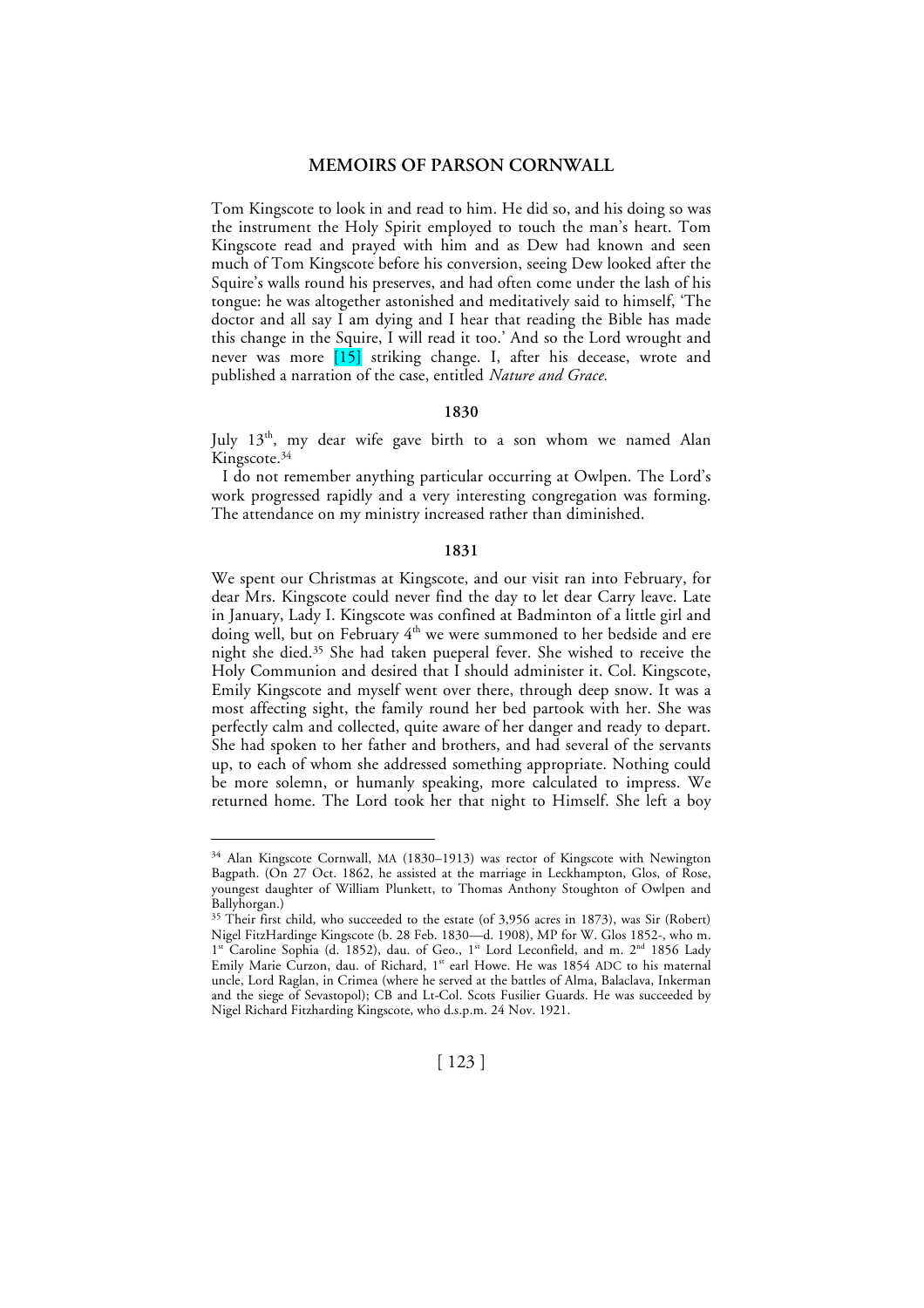about eighteen months old, and the infant whom I subsequently baptized at Badminton, by name of Isabella. She grew up to woman's estate and became the wife of Capt. Martin of Sligo, Ireland.

I was a good deal with Tom Kingscote during the week before the funeral at Badminton. The affliction was, I think, greatly blessed to him, drawing him more out of the world, and nearer to the Saviour. I did not sleep at Badminton, but rode there and back.

My dear Mother and Sister Augusta paid us a visit this autumn, William also in August.

In August this year I preached for C.M.S. in Hants.

At the end of August, I married Emily Kingscote to my old friend John Kennaway. He had paid me a visit last Autumn, lost his heart, and thought he could not do better than follow my example. He found an excellent, well-informed and suitable wife, and she a thoroughly good young man.

In the autumn of 1831, my dear Mother, Augustus Cornwall and his wife paid us a visit.

#### **1832**

I preached a sermon, I may say, for some of the schools this year, in the neighbourhood of Painswick.

We paid a visit to the John Kennaways at Budleigh Salterton, where they resided in a pleasant villa belonging to Sir John Kennaway in the country.

In the autumn, whilst nominally there, I did some C.M.S. work in the country. Little Alan was with us: Susan with her Grandmother at Kingscote: my wife's health the chief reason of her absence.

In July, I took a C.M.S. tour in Stafford and Warwick. The Lord's work was more and more manifest, especially at Owlpen and not only was the Chapel fully attended, but many became communicants and the people were wonderfully knit together and to myself in the Lord. Our services were very delightful to me, and I was welcome in the cottages, the weavers leaving their looms to hear the Word, and talk of the things of God.

#### **1833**

We spent Christmas, and January and February at Kingscote. Lectures, etc., went on as usual through the winter. I never allowed my visit to Kingscote, or the rain, to hinder. I do not remember that I was ever absent from Owlpen or Bagpath on the Week-day Evening, and I had also (with the permission of the Curate of Kingscote) a lecture there in the School Room. There appeared to be an awakening also at Kingscote, and I believe several individuals were savingly taught. I visited often in Kingscote, with Mrs. Kingscote, in cases of sickness, the Curate, who resided at Beverstone, never coming to Kingscote during the week.

[ 124 ]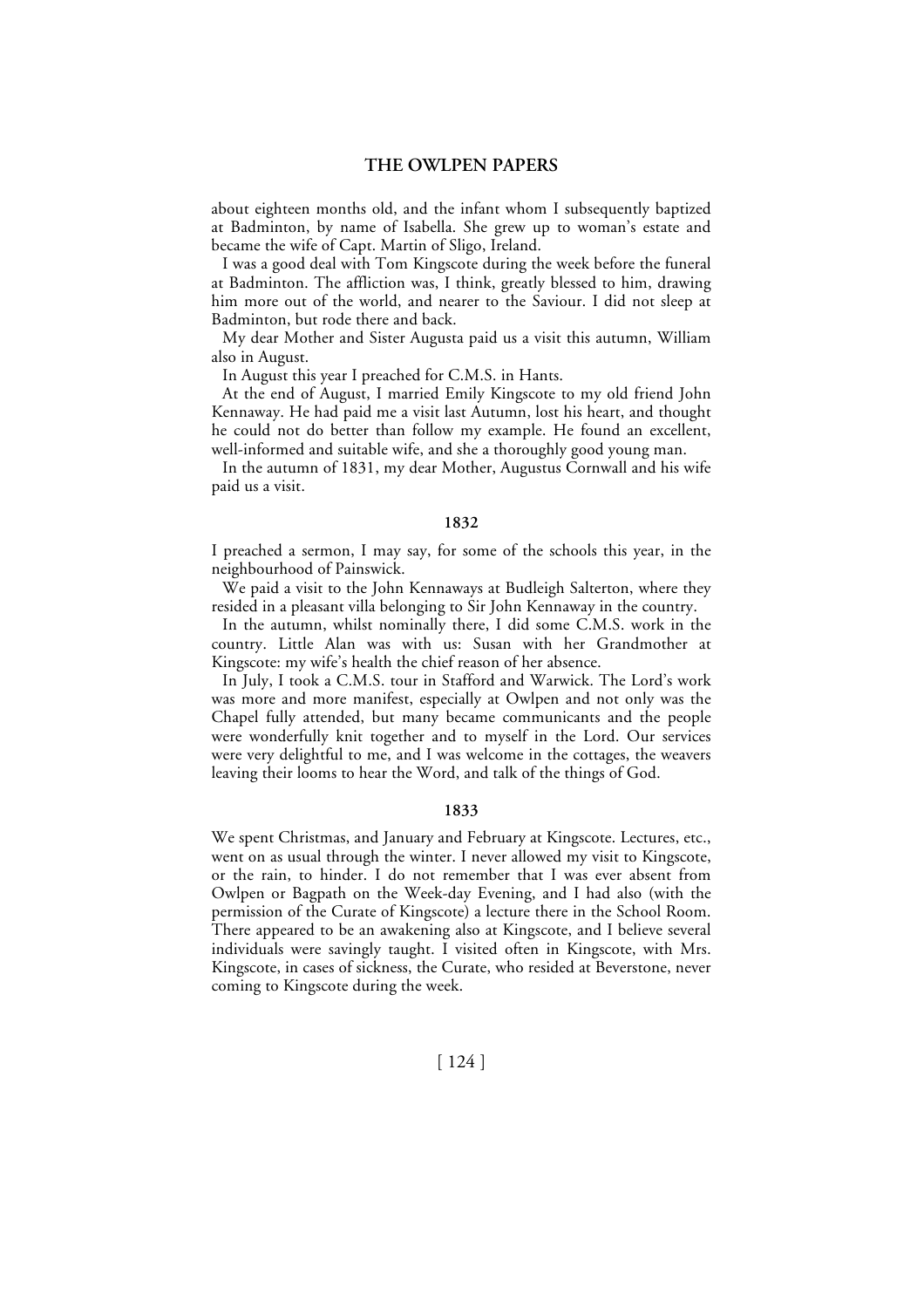The change wrought in Tom Kingscote so struck his brother Henry that it was blessed to his own Spiritual Health. 'There really must be something in religion,' was his reflection, 'seeing what has been done in Tom.'

In April Caroline was expecting to be confined again, and on the  $9<sup>th</sup>$  her mother and nurse arrived. There was a funeral at 6 p.m. at Owlpen, and having been on horseback all morning, I walked there, promising to be back as soon as possible. After the funeral, however, the Clerk informed me that a man at the 'Ragged', a cottage in the wood above Owlpen, named Harry Sherwood, had been taken seriously ill, and desired to see me. It was thought he would not live, and thither I went and must have sat a long hour with him. He was very anxious about his soul, and unwilling that I should leave him. It was now dark, and a cloudy night, so asking the nearest way home, I set off through the wood towards Latterwood Pike. Taking a leap off a new laid hedge, it so gave way that I did not reach the opposite bank, but alighted on the side of the ditch, fell back and broke my leg just above the ankle. I was not aware of what had occurred, and getting on my legs attempted to walk, when, my foot turning round, I became aware of the injury, and suffering great pain, nearly fainted. I laid myself on my back, and rain falling I was refreshed, and sat up. It struck ten at Uley Mill at the moment. I called out lustily, but in vain. I was on the hill and no one heard me. I tied my foot to my leg as well as possible with my pocket handkerchief, happily a large India silk one, and so crawled, hands and knees, to near the Pike, occupying one hour in the work, and suffering much. At the Pike I sent for two of Kingscote's keepers residing near, and sent one to Kingscote for a carriage, who also was to go on to Ashcroft and say I had hurt my leg, but was coming home; the other to Dr. Williams, the Surgeon, to meet me at Ashcroft. In about three quarters of an hour Tom Kingscote arrived for me. He had just returned home from dining at the Ridge, Mr. E. Sheppard's (where he met Miss Bloomfield, to whom he had proposed, and was accepted) and came off immediately for me, assisting me into the drawing room not to alarm more than possible, and then carrying me to my bed. Williams arrived shortly and set the broken bone.

Thank God's goodness, Mrs. Kingscote being in the house, Caroline was kept quiet and in a measure prepared, and we were all thankful that it was a simple fracture and no worse. I can never forget Tom Kingscote's kindness and sympathy.

The Owlpen folk especially were greatly moved when they heard of it, and on every side I experienced all attention. It was no slight advantage to enjoy the good nursing of Mrs. Kingscote and Caroline's monthly nurse, Mrs. Stace, till  $21^{st}$  inst., when she was brought to bed of a girl, whom we afterwards baptized as 'Caroline Augusta' (later Mrs. J.C. Bengough). 36 The

 <sup>36</sup> Caroline Augusta (d. 1899) m. 1857 John Charles Bengough of The Ridge, Wottonunder-Edge, eldest surviving son of George Bengough, who purchased The Ridge from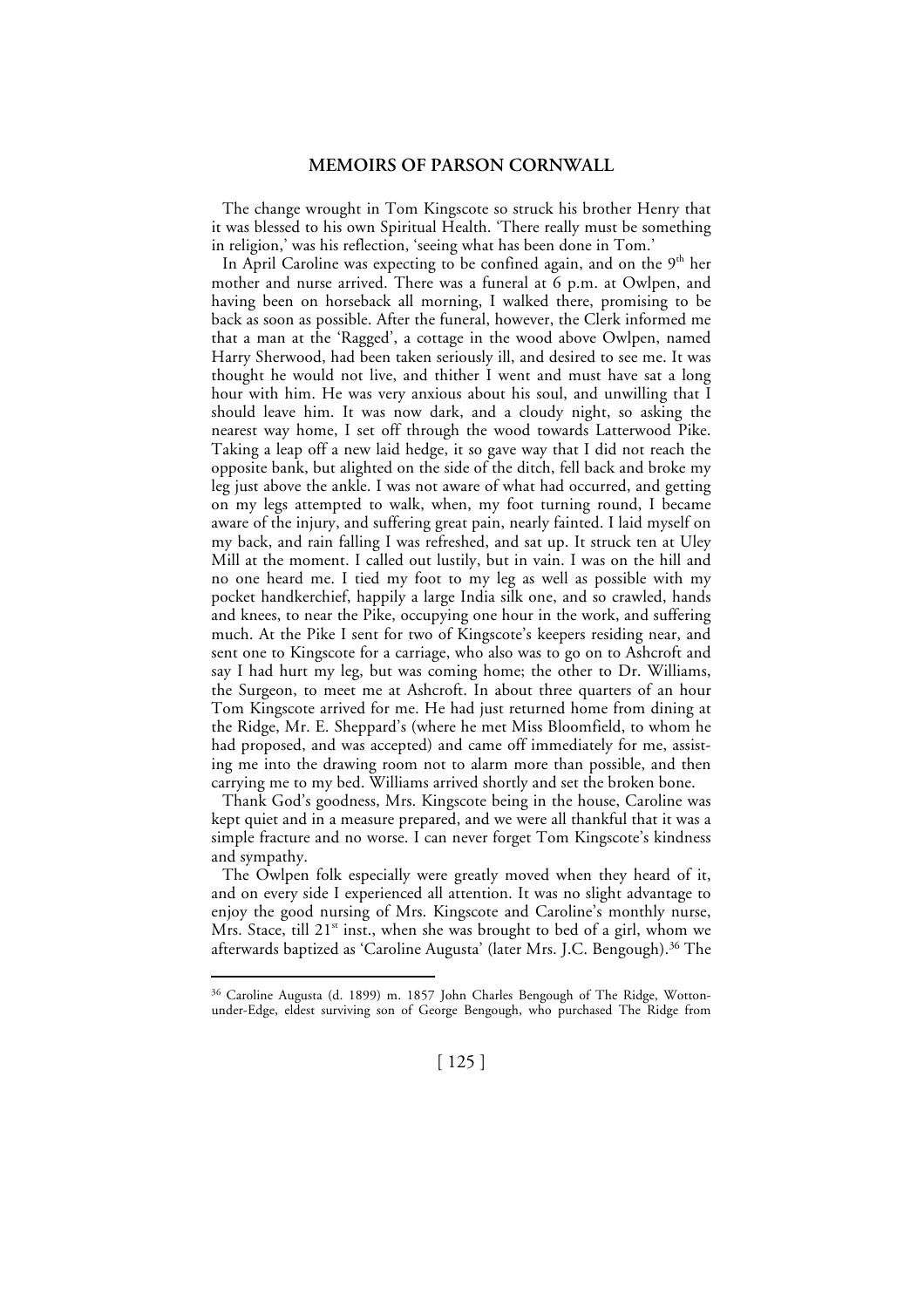leg progressed rapidly and I rather enjoyed the season of rest and the much time for reading. I remember that among other books, I re-read *Leighton on Peter,* a work that had been for many years a great favourite with me. 37

During my confinement I had a visit from Harriet Bloomfield, so soon to become Tom Kingscote's second wife, and his comforter and sympathising friend till his decease. 38 I was on my crutches before Caroline left her room, but I believe I should have recovered more perfectly by a less early move. The bone knit, however, so soon that the Surgeon sanctioned the use of crutches. In six weeks I resumed my duties in Church, sitting at the desk during the services.



Owlpen Manor House and Church. *Owlpen Manor House and Church, engraving about 1845*

 Edward Sheppard. George was the son of the Rev. George Bengough of Hawkesbury and the heir to his uncle Henry Bengough, a solicitor and a partner in a Bristol bank, who had invested successfully in a printing works.

<sup>38</sup> Harriet (d. 1901), dau. of 1<sup>st</sup> lord Bloomfield, of Ciamaltha, Tipperary, to which estate Randolph Albert Fitzhardinge Kingscote, eldest son of FitzHardinge Kingscote, succeeded.

Sons of the marriage in addition to Alan Kingscote Cornwall (b. 1830) were Clement Francis Cornwall (1836–1910), who became third Lieutenant Governor of British Columbia, Canada; John Fitzalan Cornwall (ordained); and Henry Pennant Cornwall. The latter with his brother Clement Francis pre-empted 160 acres each in the arid Thompson country of British Columbia. In due course, they acquired a total of 6,452 acres in the vicinity of Ashcroft Ranch and were described as the largest and most successful stock-raisers in the province (C.F. Cornwall obituary in *Victoria Colonist*, 10 Feb. 1910). The township they established has a population of about 1,665 (2006).

<sup>37</sup> Dr Robert Leighton (1611–1684), archbishop of Glasgow, author of *A Practical Commentary upon the First Epistle General of Saint Peter*, published after his death.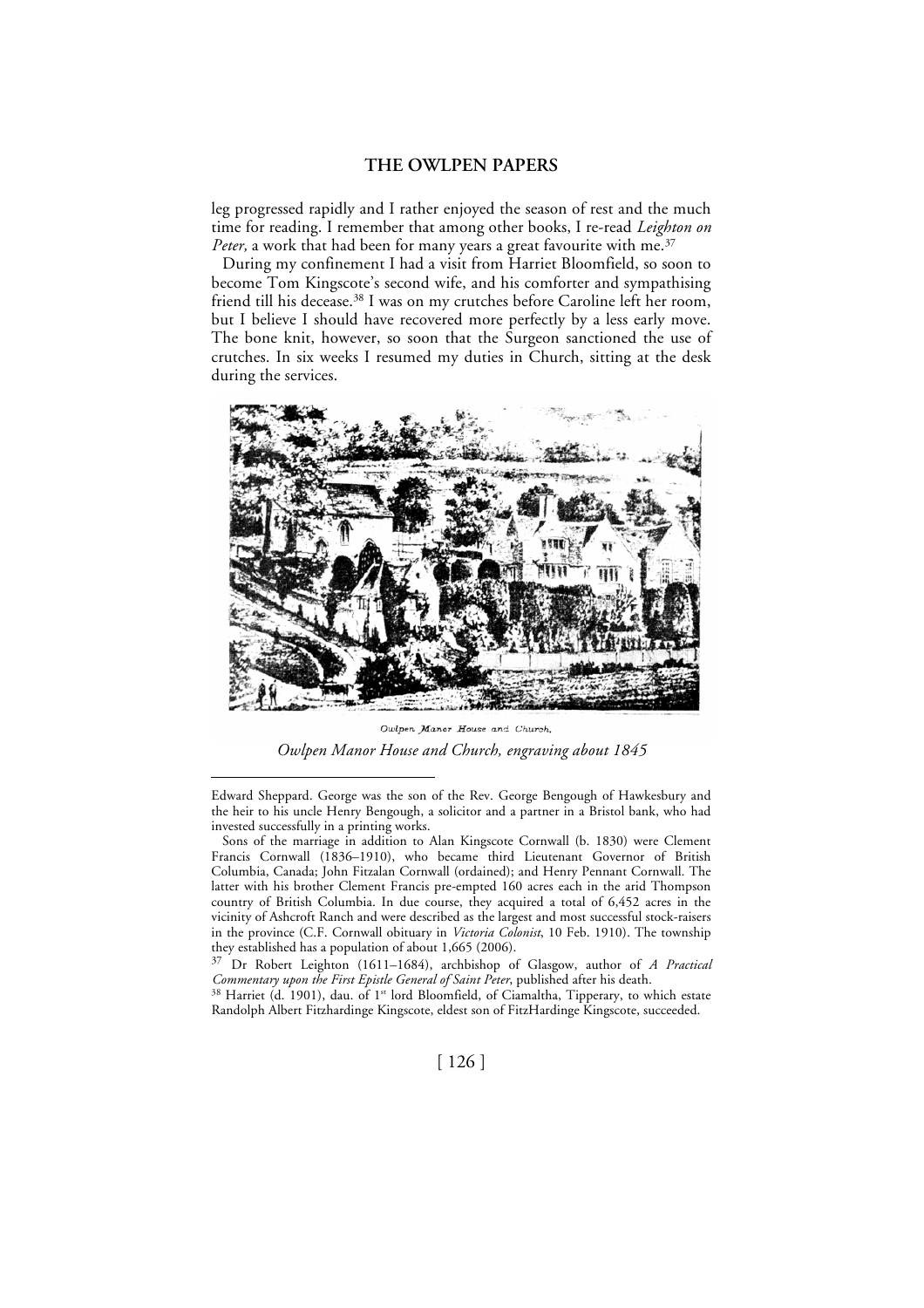#### **1837**

Was a season of great distress and trial for all this neighbourhood. My dear flock at Owlpen were among the sufferers. Mr. Sheppard, one of the first clothiers in the West of England, who had a manufactory at Uley and who found employment for nearly all the families at Owlpen, failed.<sup>39</sup> Nothing could be more distressing. The improvident weavers were left, almost to a man, utterly destitute. I was obliged to engage to pay the bakers, or whole families would have starved. In Owlpen whole families came on the rates, which ran up from eighteen to twenty shillings in the pound. My sympathies were greatly drawn out to them. I spoke frequently on the precious promises to the chastened and tried. I think many were confirmed in the faith.

Soon after this I had a nervous breakdown and took a house in Clifton and sent the children to Kingscote, where they were most kindly cared for by their grand-mother, dear Mrs. Kingscote. After a driving tour to Dorchester, etc., we came to the most hospitable Escot Lodge, where we spent the whole winter, receiving the greatest consideration and kindness. We enjoyed the most valued ministry of the Rev. P. Douglas, incumbent of Escot Chapel.

The new house was in course of erection, and during the winter, I laid out and planted the shrubberies behind the building and called it 'The Rookery'. This afforded me interest and amusement of outdoor exercise without fatigue of my nerves and strength. Books were forbidden, and I amused myself with my needle producing a cushion for my dear Emily Kennaway.

So a very trying year closed. On New Year's Day I was able to take part in a Prayer Meeting at the School Room by Douglas's pressing request. I began to feel ere long, with God's good blessing, I might go home again and get to work.

#### **1838**

Returned home. Recommenced ministry.

 <sup>39</sup> Edward Sheppard, whose family were from Frome Selwood, Somerset, from 1789 traded under the name of Sheppard & Hicks, clothiers, employing nearly 1,000 people locally. His father sold Gatcombe Park and moved to Uley House, *c.* 1745. Edward purchased The Ridge estate in 1800, by 1825 completing a house to the designs of Geo. Repton for £23,000. He was declared bankrupt in 1837 and forced to sell his house and factory at Uley; the latter on which he had recently spent £50,000 was sold for £2,300. (J. Tann, *Gloucestershire Woollen Mills*, 1967, p. 56.)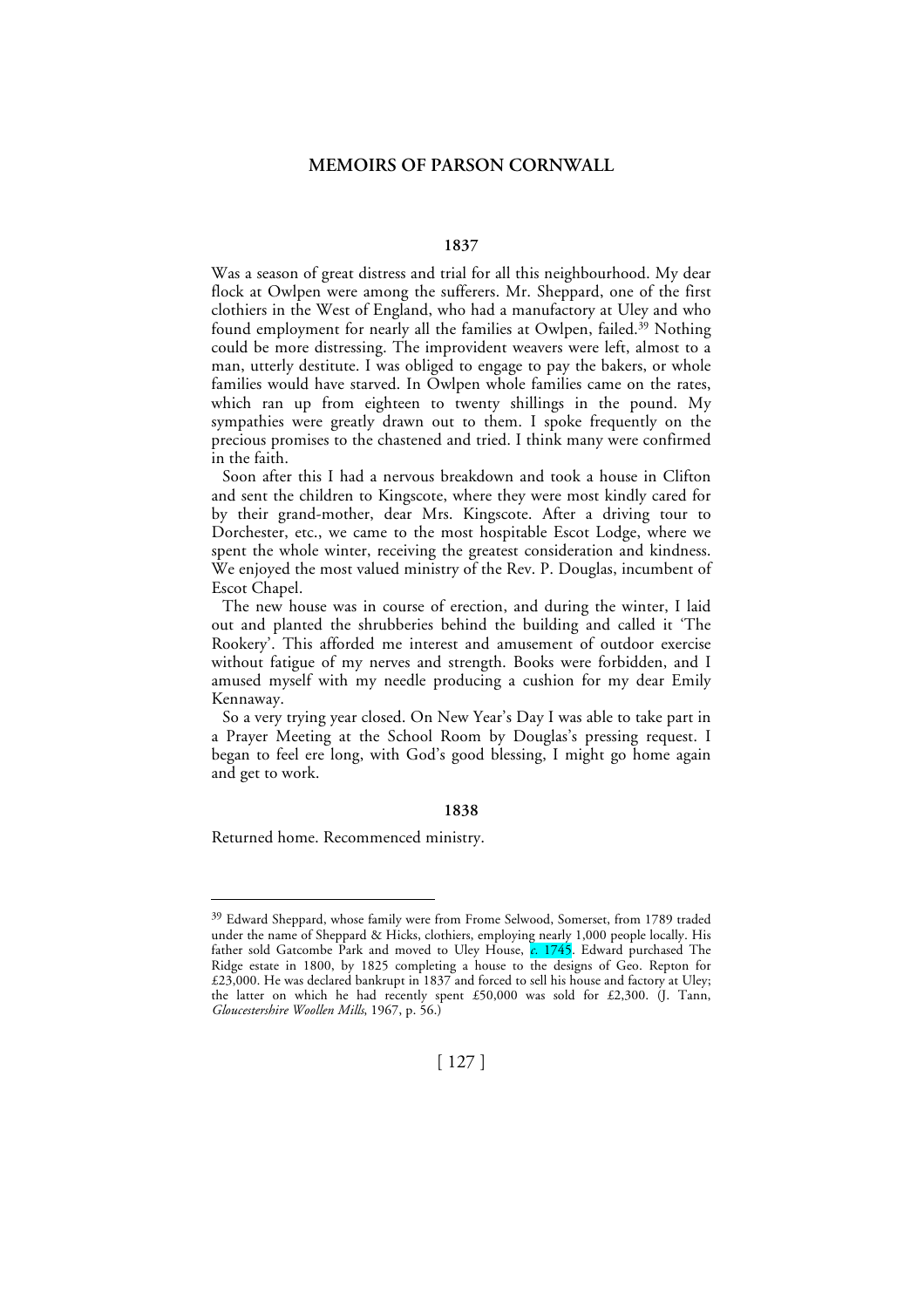#### **1839**

The Benefice of Beverstone cum Cappella de Kingscote fell vacant. The Kingscotes were most desirous that I should be presented to it. There were many eager competitors, the principal, Lord Ducie, who was anxious to obtain it for his brother-in-law, the Rev. R. Barker. The Bishop (Monk) as I understood since, also wished it for a friend. No doubt many others did the same. I believe the persevering energy of Henry Kingscote instrumentally led to my nomination by the Crown, or rather Lord Melbourne, the then Prime Minister. Lord Segrave (since Lord Fitzhardinge)<sup>40</sup> kindly threw his powerful influence into the Kingscote scale. It is remarkable that I find in an entry in my brother's (William) journal that King William had promised my mother that I should be presented to it if it fell vacant during his life, but it did not. Of her application I was ignorant. Lady Suffield who was intimate with Lord Melbourne, kindly interested herself with me now. 41 However the 'disposal is with the Lord', and I was nominated.

The contiguity of the parishes, the small population of Beverstone (under 200) and the desire that I should minister at Kingscote, overcame some scruples which I had to hold a plurity of Benefices, it being evident that by appointing two Curates, one to Owlpen and one to Beverstone, the population ought to be even more tended than they had been or could be under other circumstances.

Here I must notice the Lord's providential goodness to us. I took Bagpath to hold it for Robert Kingscote, should he take orders. This, however, he did not do. [He] went up to Oxford (I taking him up) but I do not think he remained there a year as he wished to go into the army, and his uncle purchased him a commission in the Lancers. Thus I became settled at Bagpath, and that I might not be disturbed in possession of Ashcroft House, Col. Kingscote most kindly settled it on me as long as I should be Incumbent of the parish, giving us also the furniture in the house, and now Beverstone was added to my income, the Lord thus meeting the growing needs of my rapidly increasing family and enabling us to live still in the

 <sup>40</sup> William FitzHardinge Berkeley (1786—d. unm. 1857) was the owner of Berkeley Castle and its estates and also lord of the manor of Kingscote. He was the son of Frederick Augustus, earl of Berkeley, by the dairy maid Mary Cole. On his father's death in 1810, he petitioned the House of Lords for a writ of summons as a peer, but failed to prove that he was born in wedlock; he was cr. 1831 at the coronation of William IV baron Segrave and in 1841 earl FitzHardinge.

<sup>41</sup> Charlotte Suzannah Gardner (1810–1855), only dau. of the author's maternal uncle, Alan Hyde Gardner, 2nd baron Gardner of Uttoxeter, who m. 1835 Edward Vernon Harbord, baron Suffield, of Gunton Hall, Norfolk.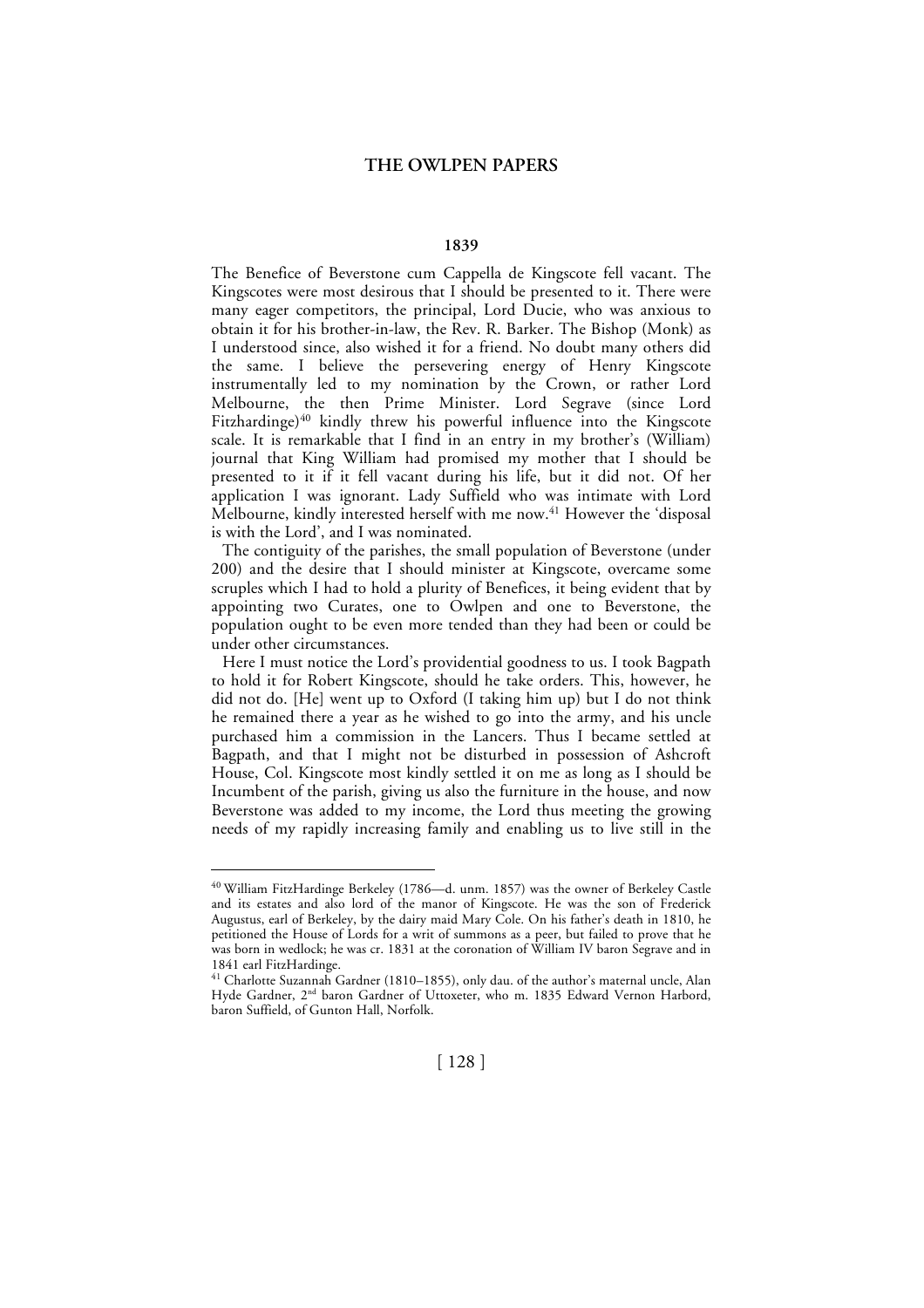enjoyments and comforts we had been accustomed to, and to do many things for the parishes we could not otherwise have done.

And here let me speak of the Lord's disposals. I came to Bagpath ('I speak the truth, I lie not. God is my witness') uninfluenced by any secular motive whatever. I am conscious of having had but one desire, to take a neglected Mission post where I hoped I might be of some use, the Lord giving me His blessing.

I did so in opposition to the advice of worldly friends who thought I should injure my interests with Lord Calthorpe and bury myself alive in an out of the way place. The latter perhaps, I have done. But I came here to serve God in what the path He pointed out, and I have always felt that if He chose to move me, He would make the opening. But He had, no doubt for the wisest ends as regards myself, kept me in a small and retired sphere. Yet he has given me a great many blessings, never forgotten me, supplied all my wants.

I do not exactly remember when, but I had a dream which made a great impression on my mind and more so of late years, because my study of prophecy leads me to believe that the dream and the future will be found to agree with one another.

I dreamed that, engaged in my ordinary duties, all of a sudden my attention was arrested by a loud and shrill sound of a trumpet and the appearance of Christ in the clouds of Heaven He was accompan-ied by a very large and glorious company. I can never forget the anxiety of the question which flashed across my mind, 'Am I His, and am I ready?'—nor the unspeakable satisfaction which was almost immediately granted me in the fact of my being 'changed' and 'caught up in the air' to join the blessed company of Saints.' Of my reception and presentation by and to Jesus, I have no remembrance. Indeed I think no such appeared in my dream to take place. I was joyful in the midst of the joyful whose object seemed to be His Glory.

What particularly engaged me was the constant accession to our numbers. We seemed to be making a tour of the Globe, if I may so speak, in the air, and at every instant some joined the company, rising from the earth, and the train of the Lord became exceedingly great. At length no more joined us and we then appeared to rise beyond the habitable Globe, and take what I can only describe as a triumphant tour or journey through the Universe, Jesus the one object of praise, and the triumph His, and we His trophies.

I do not remember that I recognised individuals. I seemed to know every one and to have the most delightful oneness of spirit with all.

How long the progress took I did not understand or remember. It appeared to me when I awoke that it had occupied several years. But at the end of the time we re-visited the earth, and what then delighted my spirit was that whereas before we left it, no accession had been made for some time to our number (which I remember had troubled me) now an

[ 129 ]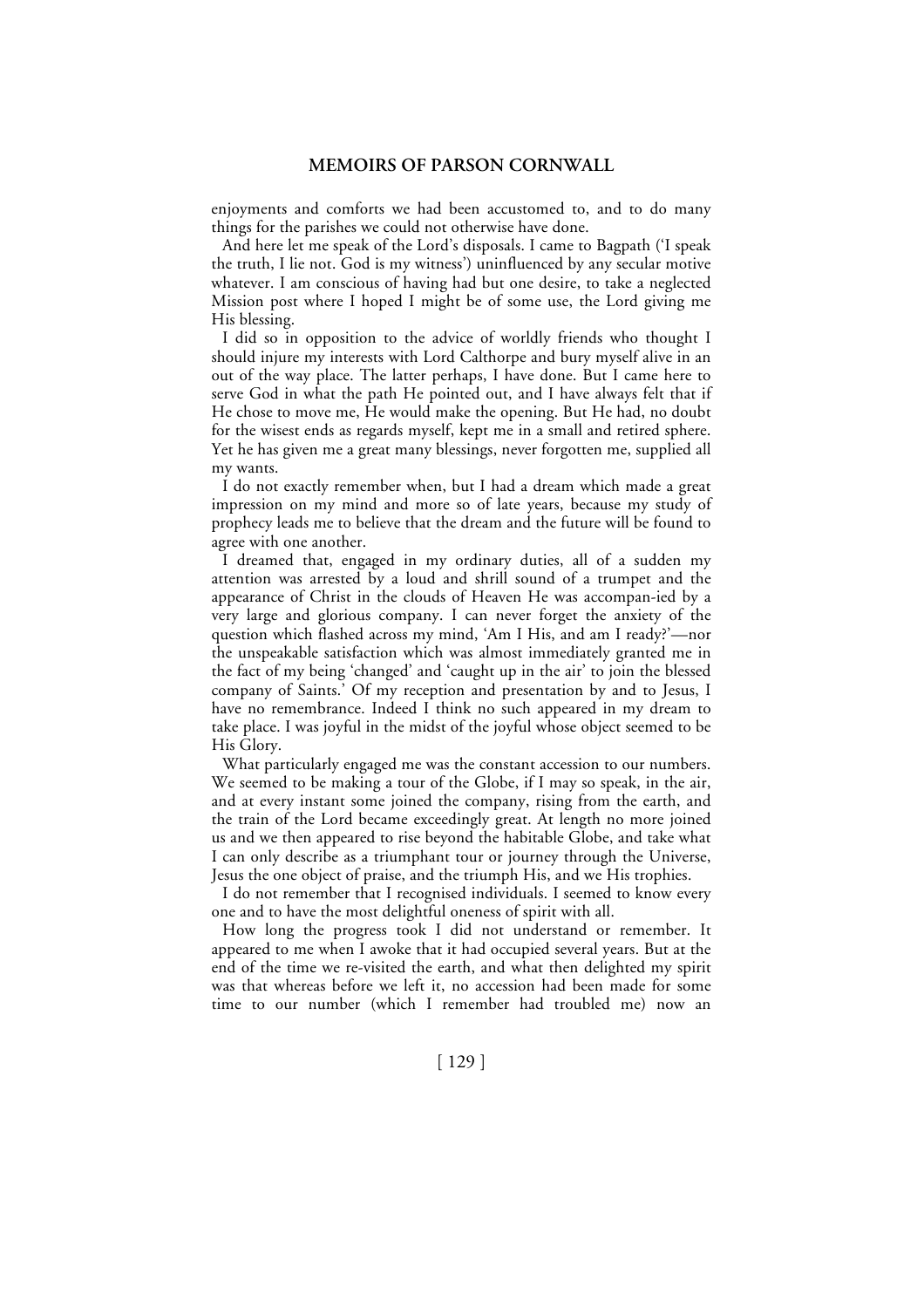innumerable company rose from every part of the habitable Globe, of those who had, in the interval, believed to Salvation.

So I awoke, full of joy and thankfulness. Now I believe that the Revelation of St. John and other prophecies shadow forth these blessed hopes, and especially the latter half of the dream.

I believe that when the wise virgins are caught up to go with the Lord to the Marriage Supper, their rapture will be the means of conversion and quickening to myriads, who, though they will suffer persecutions and troubles, perhaps martyrdom, under the great tribulation, will hold fast to the faith, and be added to the Church above.

These are most encouraging thoughts, especially in reference to one's own family. It may be that some of them may not be found ready at first, who will nevertheless afterwards be saved 'as by fire'. The end draws near when these things shall take place. I write in 65. Oh that the infinite and unspeakably precious Blood of Atonement may be applied savingly to the souls of my dear belongings!

#### **1840**

At Clifton for some unknown cause, I also was brought into much suffering from the mucous membrane in the lower part of my body, and came under the care of a surgeon who, I think, did me more harm than good. I shall never forget the exquisite suffering when preaching one Sunday at St. James's Church. From this malady I continually have suffered, as many, I find, do, but in the latter part of my life nature appears to have righted herself, for at this period of my life I was very busy and active, and had no end of irons in the fire, preaching constantly, and helping forward many things for the temporal and spiritual welfare, not of my parishioners only, but of the neighbourhood, etc. The sympathy of my friends during the year greatly helped me. Dr. Richards, of Gatcombe Park,<sup>42</sup> and dear Ed[mund] W. [Estcourt], Rector of Long Newnton,<sup>43</sup> manifested especially Christian love, not to mention my own dear relatives.

## **1841**

<sup>&</sup>lt;sup>42</sup> David Ricardo, MP, the political economist, who purchased Gatcombe in 1814. The house was built *c.* 1771–74 for Edward Shepherd (see supra p. xxx) the clothier, and altered for Ricardo to the designs of George Basevi (a relation), c. 1820. Col. Henry Ricardo sold Gatcombe to Samuel Courtauld*,* a member of the textile family, from whom it was inherited in 1947 by R.A. Butler*,* later Lord Butler of Saffron Walden, who sold it to the Queen in 1976 as a house for The Princess Royal.

<sup>&</sup>lt;sup>43</sup> Edmund W. Estcourt (1782–1856), 2<sup>nd</sup> son of Thomas Estcourt of Estcourt Park (where the family had settled by C14), m. Bertha E. Wyatt, by whom he had six children. His uncle, Edmund Estcourt (d. 1802), was rector of Long Newnton before him, where the Estcourts were lords of the manor.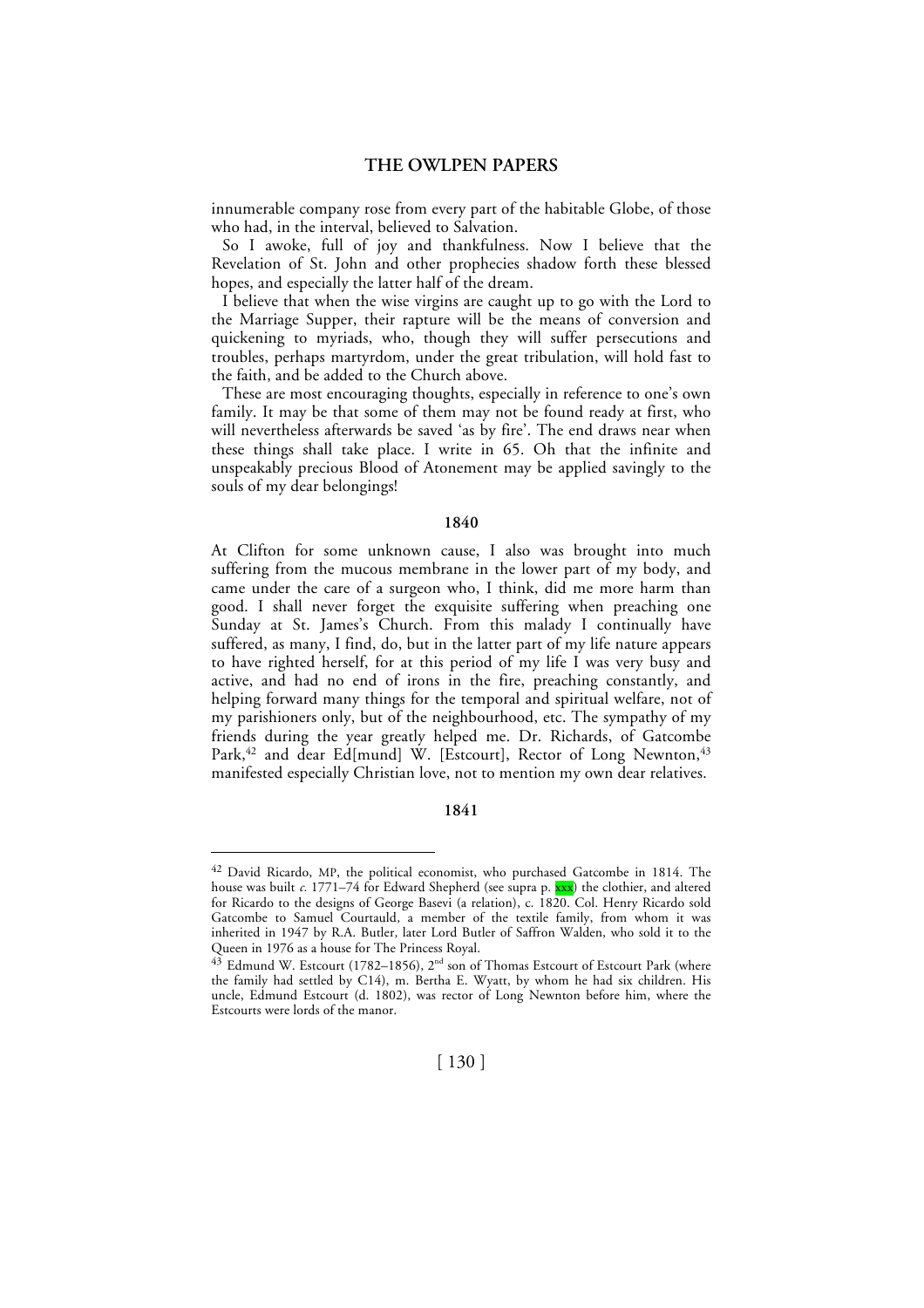Whilst at Clifton in the fall of 1841, Caroline, in stepping into Mrs. Kingscote's fly, struck her shin against the step and injured it. This became a serious trouble, and we consulted surgeons, but no one discovered that the bone has been splintered within, and till this splinter, after many months, came away the poor thing had no rest or quiet.

I gather from my sermons that I was home all the year till November or the latter half of October.

I was most thankful to know that my Curate, Ford, 44 was made a blessing to the soul of Robert Kingscote, Caroline's youngest brother, about the time and so dear Mrs. Kingscote had great joy over her family, to whom the Lord had shown His great salvation.

#### **1842**

Thomas Kingscote being appointed Sheriff this year kindly wished me to be his Chaplain, and so [tired] as I was, I had to preach in the Cathedral, Gloster, before the Judges, etc., at the Spring Assizes.

By Kingscote's desire, I preached the sermon which had been blessed to his awakening. My spirits was so inspired that when, during the service, the organ first played, I was well-nigh overcome, I recovered and was able to deliver my sermon with propriety and some power. It was listened to with marked attention and on the Sheriff and myself resuming our seats in the carriage with the Judges, Chief Justice Tyndale, said to his brother, Sir John Patterson, who was deaf, 'You have had a loss, brother, in not hearing Mr. C's sermon.' 'I have no doubt of it,' said Sir John (with whom I had been acquainted near the Kennaways in Devon) 'and what is more remarkable,' added the Chief Justice, 'is that neither of us I am sure heard it before.' Enquiring what he meant, which Sir John had quite taken in, we heard that there were three or four famous Assize Sermons which they heard delivered over and over again. Mr. Justice Tyndale (who was a serious-minded man) was very complimentary on my sermon, and the next day the Bar headed by Mr. Whately begged me to print it, at their expense, which was done.

I had a kind note from Patterson afterwards, when I sent him a copy. The Bishop (Monk) was ill. I called to enquire and though he was in bed, he would have me into his room, and with tears in his eyes told me how much he felt for me in losing two dear children and I am sure he was most sincere in saying so. I had heard he had been very angry when I was appointed to Beverstone.

 <sup>44</sup> A Ford family, all females aged 40–80, were in occupation of the Manor House at the time of the 1841 census.